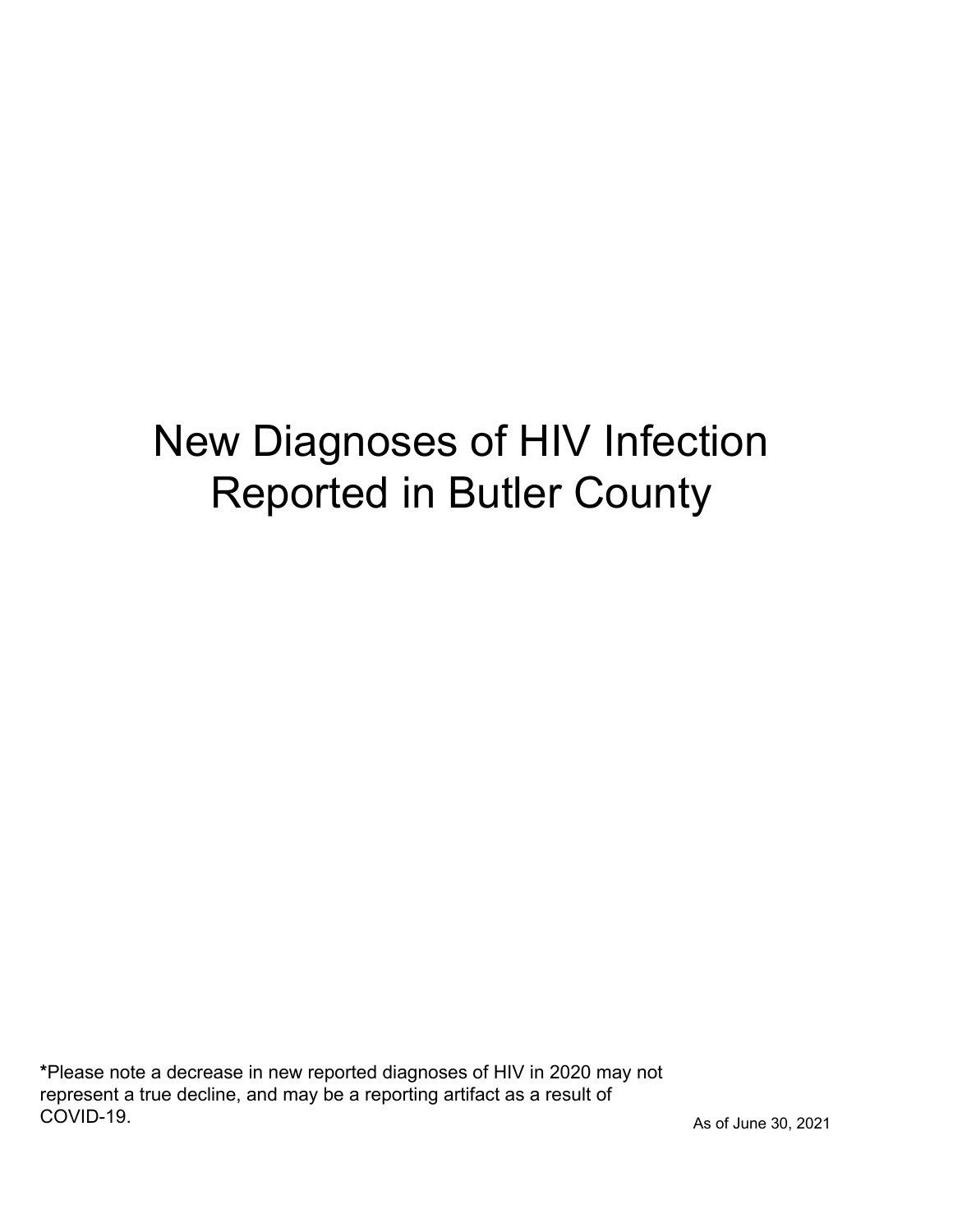## **Reported new diagnoses of HIV infection in 2020 by disease status and selected characteristics, Butler County**

|                                              |                   | 2020 diagnosis of HIV |       |                          |                       |                          | <b>Disease Status</b> |     |             |
|----------------------------------------------|-------------------|-----------------------|-------|--------------------------|-----------------------|--------------------------|-----------------------|-----|-------------|
|                                              |                   | infection             |       |                          | <b>HIV (not AIDS)</b> |                          | HIV & later AIDS      |     | <b>AIDS</b> |
| Characteristic                               | Rate <sup>a</sup> | No.                   | $\%$  | No.                      | %                     | No.                      | $\%$                  | No. | $\%$        |
| Sex at birth                                 |                   |                       |       |                          |                       |                          |                       |     |             |
| Males                                        | 6.3               | 12                    | 60%   | 10                       | 59%                   | 2                        | 67%                   |     |             |
| Females                                      | 4.1               | 8                     | 40%   | $\overline{7}$           | 41%                   | $\mathbf{1}$             | 33%                   |     |             |
| Age at diagnosis (yr)                        |                   |                       |       |                          |                       |                          |                       |     |             |
| ~13                                          | $\star$           |                       |       |                          |                       |                          |                       |     |             |
| $13 - 14$                                    | $\star$           | $\blacksquare$        |       |                          |                       |                          |                       |     |             |
| 15-19                                        | $\star$           | 1                     | 5%    | 1                        | 6%                    |                          |                       |     |             |
| 20-24                                        | $\star$           | 3                     | 15%   | 3                        | 18%                   |                          |                       |     |             |
| 25-29                                        | $\star$           | 4                     | 20%   | 4                        | 24%                   |                          |                       |     |             |
| 30-34                                        | $\star$           | 3                     | 15%   | 2                        | 12%                   | 1                        | 33%                   |     |             |
| 35-39                                        | $\star$           | 2                     | 10%   | 2                        | 12%                   |                          |                       |     |             |
| 40-44                                        | $\star$           | $\overline{c}$        | 10%   | 2                        | 12%                   |                          |                       |     |             |
| 45-49                                        | $\star$           | 2                     | 10%   | 2                        | 12%                   |                          |                       |     |             |
| 50-54                                        | $\star$           | $\overline{a}$        |       | ÷,                       | ÷                     |                          |                       |     |             |
| 55-64                                        | $\star$           | 3                     | 15%   | $\mathbf{1}$             | 6%                    | $\overline{\mathbf{c}}$  | 67%                   |     |             |
| $65+$                                        | $\star$           | L,                    |       | $\overline{a}$           |                       |                          |                       |     |             |
| Race/Ethnicity <sup>b</sup>                  |                   |                       |       |                          |                       |                          |                       |     |             |
| American Indian/Alaska Native                | $\star$           |                       |       |                          |                       |                          |                       |     |             |
| Asian/Pacific Islander                       | $\star$           | ÷,                    |       |                          |                       |                          |                       |     |             |
| Black/African-American                       | 17.2              | 6                     | 30%   | 5                        | 29%                   | $\mathbf{1}$             | 33%                   |     |             |
| Hispanic/Latinx                              | $\star$           | 2                     | 10%   | 2                        | 12%                   | $\overline{\phantom{a}}$ |                       |     | ٠           |
| White                                        | 3.0               | 9                     | 45%   | 8                        | 47%                   | 1                        | 33%                   |     |             |
| Multi-Race                                   | $\star$           | 3                     | 15%   | 2                        | 12%                   | $\mathbf{1}$             | 33%                   |     |             |
| Race/Ethnicity <sup>b</sup> and Sex at birth |                   |                       |       |                          |                       |                          |                       |     |             |
| American Indian/Alaska Native Males          | $\star$           |                       |       |                          |                       |                          |                       |     |             |
| American Indian/Alaska Native Females        | $\star$           |                       |       |                          |                       |                          |                       |     |             |
| Asian/Pacific Islander Males                 |                   |                       |       |                          |                       |                          |                       |     |             |
| Asian/Pacific Islander Females               |                   |                       |       |                          |                       |                          |                       |     |             |
| Black/African-American Males                 |                   | 4                     | 20%   | 3                        | 18%                   | 1                        | 33%                   |     |             |
| Black/African-American Females               | $\star$           | 2                     | 10%   | 2                        | 12%                   |                          |                       |     |             |
| Hispanic/Latino Males                        | $\star$           | 1                     | 5%    | $\mathbf{1}$             | $6\%$                 |                          |                       |     |             |
| Hispanic/Latina Females                      | $\star$           | $\mathbf{1}$          | 5%    | 1                        | $6\%$                 |                          |                       |     |             |
| <b>White Males</b>                           | 3.3               | 5                     | 25%   | 4                        | 24%                   | $\mathbf{1}$             | 33%                   |     |             |
| <b>White Females</b>                         | $\star$           | 4                     | 20%   | 4                        | 24%                   |                          |                       |     |             |
| Multi-Race Males                             | $\star$           | 2                     | 10%   | $\overline{c}$           | 12%                   |                          |                       |     |             |
| Multi-Race Females                           | $\star$           | $\mathbf{1}$          | $5\%$ | $\overline{\phantom{a}}$ |                       | $\mathbf{1}$             | 33%                   |     |             |
| <b>Total</b>                                 | $5.2$             | ${\bf 20}$            |       | $17\,$                   |                       | 3                        |                       |     |             |

Notes:

Reported new diagnoses of HIV infection include persons with a diagnosis of HIV (not AIDS), a diagnosis of HIV and an AIDS diagnosis within 12 months (HIV & later AIDS), and concurrent diagnoses of HIV and AIDS (AIDS) who were residents of Ohio at time of initial diagnosis.

Asterisk (\*) indicates rate not calculated for case count <5 due to unstable rates. Dash (-) indicates no cases were reported for the given category.

<sup>a</sup>The rate is the number of persons with a reported diagnosis of HIV infection per 100,000 population calculated using 2020 U.S. Census estimates.

ᵇ Hispanics/Latinx may be of any race. Persons with a race of American Indian/Alaska Native, Asian/Pacific Islander, Black/African-American, White, or Multi-Race are not-Hispanic. Asian/Pacific Islander includes Native Hawaiians.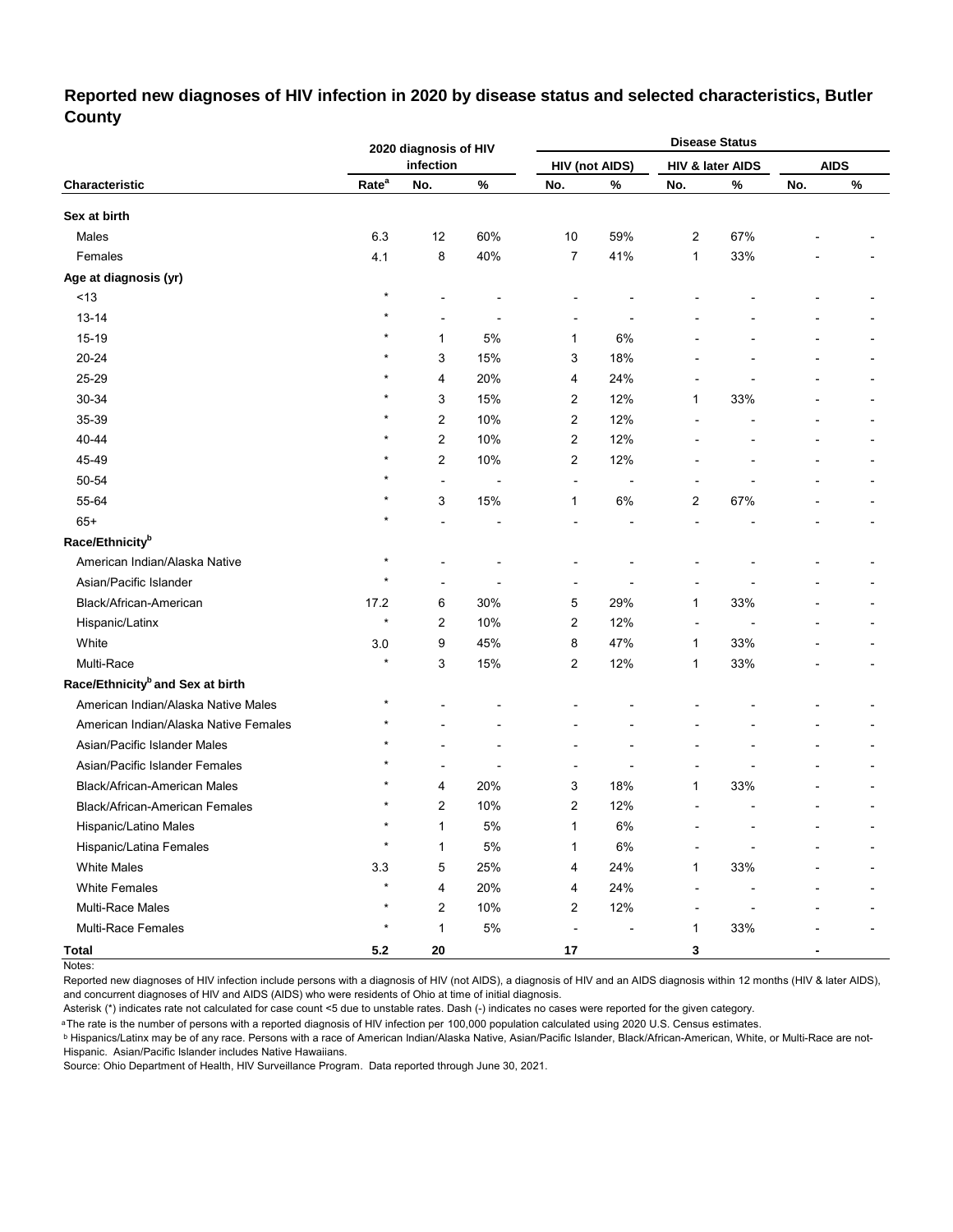#### **Reported new diagnoses of HIV infection in 2020 by disease status and transmission category, Butler County**

|                                          |     | 2020 diagnosis of    |                |                          |                          | <b>Disease Status</b>    |                          |             |
|------------------------------------------|-----|----------------------|----------------|--------------------------|--------------------------|--------------------------|--------------------------|-------------|
|                                          |     | <b>HIV infection</b> |                | <b>HIV (not AIDS)</b>    |                          | HIV & later AIDS         |                          | <b>AIDS</b> |
| <b>Transmission Category<sup>a</sup></b> | No. | %                    | No.            | %                        | No.                      | %                        | No.                      | %           |
| Male adult or adolescent                 |     |                      |                |                          |                          |                          |                          |             |
| Male-to-male sexual contact              | 8   | 67%                  | 6              | 60%                      | $\overline{2}$           | 100%                     |                          |             |
| Injection drug use (IDU)                 |     |                      | $\blacksquare$ |                          |                          | $\overline{\phantom{0}}$ | $\sim$                   |             |
| Male-to-male sexual contact and IDU      | 1   | 8%                   | 1              | 10%                      |                          | $\blacksquare$           | $\overline{\phantom{0}}$ |             |
| Heterosexual contact                     | ٠   |                      | $\blacksquare$ | $\overline{\phantom{a}}$ |                          | $\blacksquare$           |                          |             |
| Other/unknown                            | 3   | 25%                  | 3              | 30%                      |                          |                          | $\overline{\phantom{0}}$ |             |
| Subtotal                                 | 12  | 100%                 | 10             | 100%                     | $\overline{2}$           | 100%                     | $\overline{\phantom{0}}$ | -           |
| Female adult or adolescent               |     |                      |                |                          |                          |                          |                          |             |
| Injection drug use                       | 1   | 13%                  | 1              | 14%                      |                          |                          |                          |             |
| Heterosexual contact                     | 5   | 63%                  | 4              | 57%                      |                          | 100%                     |                          |             |
| Other/unknown                            | 2   | 25%                  | 2              | 29%                      |                          |                          |                          |             |
| Subtotal                                 | 8   | 100%                 | 7              | 100%                     | 1                        | 100%                     | ٠                        | ٠           |
| Child (<13 yrs at diagnosis)             |     |                      |                |                          |                          |                          |                          |             |
| Perinatal                                |     |                      |                |                          |                          |                          |                          |             |
| Other/unknown                            |     |                      |                | $\overline{\phantom{a}}$ |                          | $\blacksquare$           |                          |             |
| Subtotal                                 |     |                      |                | $\blacksquare$           | $\overline{\phantom{0}}$ | $\blacksquare$           | ٠                        |             |
| Total                                    | 20  |                      | 17             |                          | 3                        |                          |                          |             |

#### **Reported new diagnoses of HIV infection in 2020 by disease status and exposure category, Butler County**

|                                                          |                          | 2020 diagnosis of        |                          |                          |                          | <b>Disease Status</b>       |                          |             |
|----------------------------------------------------------|--------------------------|--------------------------|--------------------------|--------------------------|--------------------------|-----------------------------|--------------------------|-------------|
|                                                          |                          | <b>HIV infection</b>     |                          | <b>HIV (not AIDS)</b>    |                          | <b>HIV &amp; later AIDS</b> |                          | <b>AIDS</b> |
| <b>Exposure Category</b> <sup>p</sup>                    | No.                      | %                        | No.                      | %                        | No.                      | %                           | No.                      | %           |
| Male-to-male sexual contact only                         | 8                        | 40%                      | 6                        | 35%                      |                          | 67%                         |                          |             |
| Injection drug use (IDU) only                            |                          | 5%                       |                          | 6%                       | $\overline{\phantom{0}}$ |                             |                          |             |
| Heterosexual contact only                                | 5                        | 25%                      | 4                        | 24%                      |                          | 33%                         |                          |             |
| Male-to-male sexual contact & IDU                        |                          | 5%                       |                          | 6%                       | $\overline{\phantom{0}}$ | $\overline{\phantom{0}}$    | $\overline{\phantom{0}}$ |             |
| IDU & Heterosexual contact                               |                          |                          | $\overline{\phantom{a}}$ |                          | -                        |                             |                          |             |
| Male-to-male sexual contact & Heterosexual contact       | $\overline{\phantom{0}}$ | $\overline{\phantom{0}}$ | $\overline{\phantom{a}}$ | $\overline{\phantom{0}}$ | $\overline{\phantom{0}}$ | -                           |                          |             |
| Male-to-male sexual contact & IDU & Heterosexual contact | -                        |                          | $\overline{\phantom{a}}$ | $\overline{\phantom{0}}$ | $\overline{\phantom{0}}$ |                             |                          |             |
| Perinatal exposure                                       |                          |                          |                          |                          | -                        |                             |                          |             |
| Other/unknown                                            | 5                        | 25%                      | 5                        | 29%                      | -                        |                             |                          |             |
| Total                                                    | 20                       |                          |                          |                          |                          |                             |                          |             |

Notes:

Reported new diagnoses of HIV infection include persons with a diagnosis of HIV (not AIDS), a diagnosis of HIV and an AIDS diagnosis within 12 months (HIV & later AIDS), and concurrent diagnoses of HIV and AIDS (AIDS) who were residents of Ohio at time of initial diagnosis.

Dash (-) indicates no cases were reported for the given category.

a Transmission categories are mutually exclusive, hierarchical risk categories determined by the CDC and system-calculated using sex at birth and risk factor history to determine mode of transmission. A person with multiple risks is only represented in the highest category based on the CDC hierarchical algorithm. Thus, transgender women are included in the male-to-male sexual contact transmission category if assigned male at birth and risk factor history indicates sex with males. Please note this is for

the cateqorization of HIV transmission cateqories only and not to describe sexual orientation.<br>▷ Exposure categories are mutually exclusive risk categories. All possible combinations of risks are represented among exposu represented in the exposure category identifying all the reported ways in which that person may have been exposed to HIV.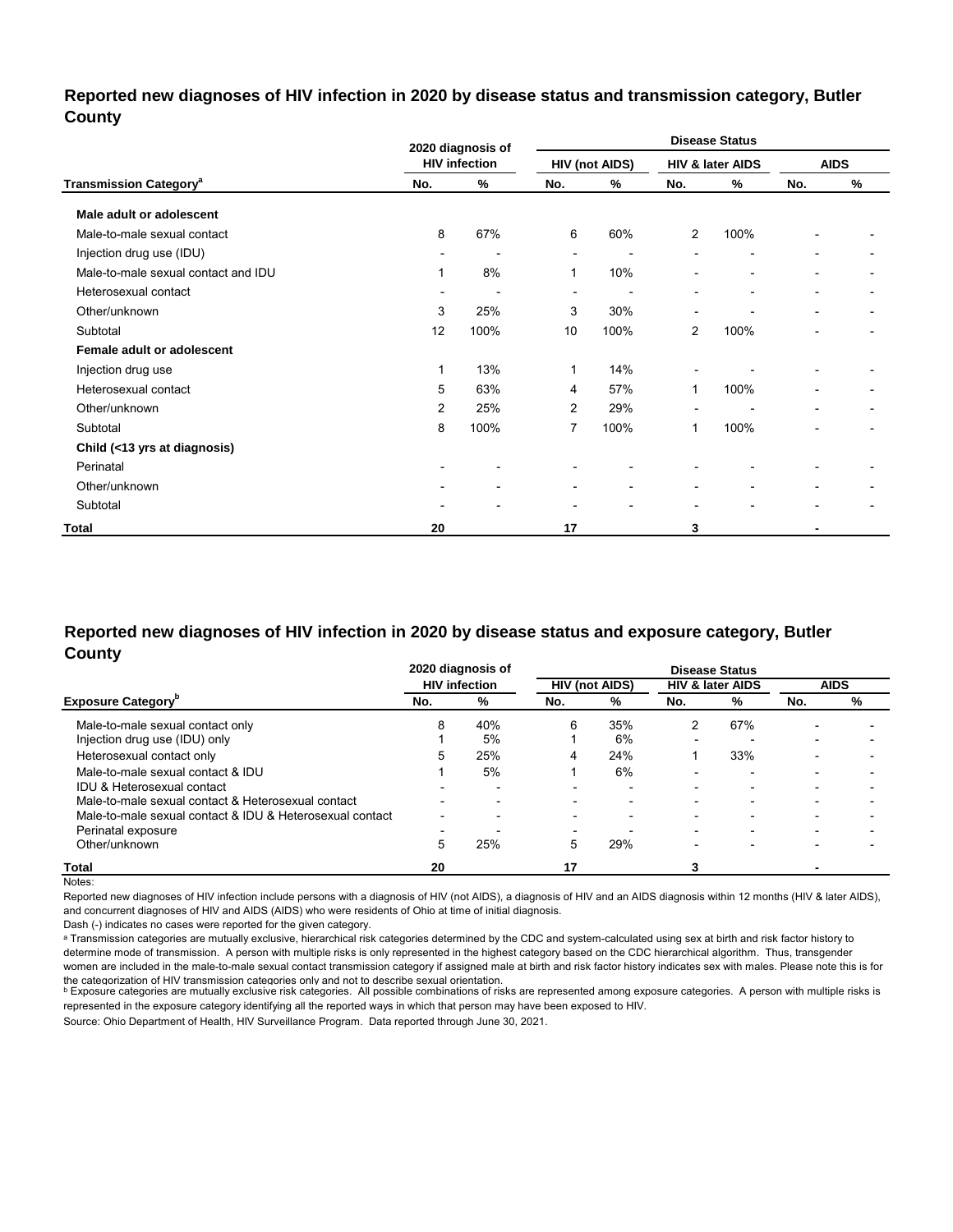|                       | American Indian/Alaska Native |     |                          | <b>Asian/Pacific Islander</b> |     |   | <b>Black/African-American</b> |     |                          |                   | Hispanic/ Latinx <sup>a</sup> |     |                   | White                    |                          |                   | <b>Multi-Race</b> |     |
|-----------------------|-------------------------------|-----|--------------------------|-------------------------------|-----|---|-------------------------------|-----|--------------------------|-------------------|-------------------------------|-----|-------------------|--------------------------|--------------------------|-------------------|-------------------|-----|
| Age at diagnosis (yr) | Rate <sup>b</sup>             | No. | %                        | <b>Rate</b> <sup>b</sup>      | No. | % | Rate <sup>b</sup>             | No. | %                        | Rate <sup>b</sup> | No.                           | %   | Rate <sup>b</sup> | No.                      | %                        | Rate <sup>b</sup> | No.               | %   |
| ~13                   |                               |     |                          |                               |     |   |                               |     |                          |                   |                               |     |                   |                          |                          |                   |                   |     |
| $13 - 14$             |                               |     |                          |                               |     |   |                               |     |                          |                   |                               |     |                   |                          | 11%                      |                   |                   |     |
| 15-19                 |                               |     | $\overline{\phantom{0}}$ |                               |     |   |                               |     | . .                      |                   |                               |     |                   | $\overline{\phantom{a}}$ | $\overline{\phantom{a}}$ |                   |                   |     |
| 20-24                 |                               |     |                          |                               |     |   |                               |     | 17%                      |                   |                               |     |                   | $\mathcal{L}$            | 22%                      |                   |                   |     |
| 25-29                 |                               |     |                          |                               |     |   |                               |     | 50%                      | *                 |                               |     |                   |                          | 11%                      |                   |                   |     |
| 30-34                 |                               |     |                          |                               |     |   |                               |     | 33%                      |                   |                               |     |                   |                          | 11%                      |                   |                   |     |
| 35-39                 |                               |     |                          |                               |     |   |                               |     | $\overline{\phantom{0}}$ |                   |                               | 50% |                   |                          |                          |                   |                   | 33% |
| 40-44                 |                               |     |                          |                               |     |   |                               |     | $\overline{\phantom{0}}$ |                   |                               | 50% |                   |                          |                          |                   |                   | 33% |
| 45-49                 |                               |     |                          |                               |     |   |                               |     |                          |                   |                               |     |                   | $\mathcal{L}$            | 22%                      |                   |                   |     |
| 50-54                 |                               |     |                          |                               |     |   |                               |     |                          |                   |                               |     |                   |                          |                          |                   |                   |     |
| 55-64                 |                               |     |                          |                               |     |   |                               |     |                          |                   |                               |     |                   | $\mathcal{L}$            | 22%                      |                   |                   | 33% |
| $65+$                 |                               |     |                          |                               |     |   |                               |     |                          |                   |                               |     |                   |                          |                          |                   |                   |     |
| Total                 |                               |     |                          |                               |     |   | 17.2                          |     |                          |                   |                               |     | 3.0               |                          |                          |                   |                   |     |

Reported new diagnoses of HIV infection include persons with a diagnosis of HIV (not AIDS), a diagnosis of HIV and an AIDS diagnosis within 12 months (HIV & later AIDS), and concurrent diagnoses of HIV and AIDS (AIDS) who of initial diagnosis.

|                                           |                                            |   |                                  |                          |                                   |                          | 2020 diagnosis of HIV infection  |                          |                          |      |                          |                          |
|-------------------------------------------|--------------------------------------------|---|----------------------------------|--------------------------|-----------------------------------|--------------------------|----------------------------------|--------------------------|--------------------------|------|--------------------------|--------------------------|
|                                           | American<br>Indian/Alaska<br><b>Native</b> |   | <b>Asian/Pacific</b><br>Islander |                          | <b>Black/African-</b><br>American |                          | Hispanic/<br>Latinx <sup>a</sup> |                          | White                    |      | <b>Multi-Race</b>        |                          |
| <b>Transmission Category</b> <sup>c</sup> | No.                                        | % | No.                              | %                        | No.                               | %                        | No.                              | %                        | No.                      | %    | No.                      | $\%$                     |
| Male adult or adolescent                  |                                            |   |                                  |                          |                                   |                          |                                  |                          |                          |      |                          |                          |
| Male-to-male sexual contact               |                                            |   | $\sim$                           |                          | 3                                 | 75%                      | $\overline{\phantom{0}}$         | $\overline{\phantom{a}}$ | 5                        | 100% |                          |                          |
| Injection drug use (IDU)                  |                                            |   | $\sim$                           | $\overline{\phantom{0}}$ | $\overline{\phantom{0}}$          | $\overline{\phantom{a}}$ | $\overline{\phantom{0}}$         | $\overline{\phantom{0}}$ |                          |      |                          | $\overline{\phantom{0}}$ |
| Male-to-male sexual contact and IDU       |                                            |   | $\sim$                           | $\overline{\phantom{a}}$ | $\overline{\phantom{0}}$          | $\overline{\phantom{a}}$ | $\overline{\phantom{0}}$         |                          | $\overline{\phantom{a}}$ |      |                          | 50%                      |
| Heterosexual contact                      |                                            |   | $\sim$                           | $\overline{\phantom{0}}$ | $\overline{\phantom{0}}$          |                          |                                  |                          | $\overline{\phantom{0}}$ |      | $\overline{\phantom{0}}$ |                          |
| Other/unknown                             | $\overline{\phantom{0}}$                   |   | $\sim$                           | $\overline{\phantom{a}}$ |                                   | 25%                      |                                  | 100%                     | $\overline{\phantom{a}}$ |      |                          | 50%                      |
| Subtotal                                  |                                            |   |                                  |                          | 4                                 | 100%                     |                                  | 100%                     | 5                        | 100% | $\overline{2}$           | 100%                     |
| Female adult or adolescent                |                                            |   |                                  |                          |                                   |                          |                                  |                          |                          |      |                          |                          |
| Injection drug use                        |                                            |   |                                  | $\overline{\phantom{a}}$ |                                   | 50%                      |                                  |                          |                          |      |                          |                          |
| Heterosexual contact                      |                                            |   | $\sim$                           | $\overline{\phantom{0}}$ |                                   | 50%                      |                                  |                          | 3                        | 75%  |                          | 100%                     |
| Other/unknown                             |                                            |   | $\sim$                           | $\overline{\phantom{a}}$ | $\overline{\phantom{0}}$          | . .                      |                                  | 100%                     |                          | 25%  | $\overline{\phantom{0}}$ |                          |
| Subtotal                                  |                                            |   |                                  |                          | 2                                 | 100%                     |                                  | 100%                     |                          | 100% |                          | 100%                     |
| Child (<13 yrs at diagnosis)              |                                            |   |                                  |                          |                                   |                          |                                  |                          |                          |      |                          |                          |
| Perinatal                                 |                                            |   |                                  |                          |                                   |                          |                                  |                          |                          |      |                          |                          |
| Other/unknown                             |                                            |   | $\sim$                           | $\overline{\phantom{0}}$ |                                   | $\overline{\phantom{0}}$ |                                  | $\overline{\phantom{0}}$ |                          |      |                          |                          |
| Subtotal                                  |                                            |   | $\sim$                           |                          | $\overline{\phantom{0}}$          |                          | $\overline{\phantom{0}}$         |                          |                          |      |                          |                          |
| <b>Total</b>                              |                                            |   | $\overline{\phantom{0}}$         |                          | 6                                 |                          |                                  |                          | 9                        |      | 3                        |                          |

© Transmission categories are mutually exclusive, hierarchical risk categories determined by the CDC and system-calculated using sex at birth and risk factor history to determine mode of transmission. A person with multip highest category based on the CDC hierarchical algorithm. Thus, transgender women are included in the male-to-male sexual contact transmission category if assigned male at birth and risk factor history indicates sex with m categorization of HIV transmission categories only and not to describe sexual orientation.

#### **Reported new diagnoses of HIV infection in 2020 by race/ethnicity and age at diagnosis, Butler County**

<sup>d</sup> Exposure categories are mutually exclusive risk categories. All possible combinations of risks are represented among exposure categories. A person with multiple risks is represented in the exposure category identifyin person may have been exposed to HIV.

#### **2020 diagnosis of HIV infection**

#### **Reported new diagnoses of HIV infection in 2020 by race/ethnicity and transmission category, Butler County**

Source: Ohio Department of Health, HIV Surveillance Program. Data reported through June 30, 2021.

|                                                          | American<br>Indian/Alaska<br><b>Native</b> |                          | <b>Asian/Pacific</b><br>Islander |                          | <b>Black/African-</b><br>American |     | Hispanic/<br>Latinx <sup>a</sup> |      | White                    |     | <b>Multi-Race</b> |     |
|----------------------------------------------------------|--------------------------------------------|--------------------------|----------------------------------|--------------------------|-----------------------------------|-----|----------------------------------|------|--------------------------|-----|-------------------|-----|
| <b>Exposure Category</b> <sup>a</sup>                    | No.                                        | ℅                        | No.                              | ℅                        | No.                               |     | No.                              |      | No.                      |     | No.               | %   |
| Male-to-male sexual contact only                         |                                            |                          | $\overline{\phantom{a}}$         |                          | 3                                 | 50% | $\overline{\phantom{0}}$         |      | 5                        | 56% |                   |     |
| Injection drug use (IDU) only                            | -                                          |                          | $\overline{\phantom{a}}$         | -                        |                                   | 17% | -                                |      |                          |     |                   |     |
| Heterosexual contact only                                | $\overline{\phantom{a}}$                   |                          | $\overline{\phantom{0}}$         | -                        |                                   | 17% | $\overline{\phantom{0}}$         |      | 3                        | 33% |                   | 33% |
| Male-to-male sexual contact & IDU                        |                                            |                          | $\overline{\phantom{a}}$         | $\overline{\phantom{a}}$ |                                   |     | -                                |      |                          |     |                   | 33% |
| IDU & Heterosexual contact                               | $\overline{\phantom{0}}$                   |                          | $\overline{\phantom{0}}$         | $\overline{\phantom{0}}$ |                                   |     | $\overline{\phantom{0}}$         |      |                          |     |                   |     |
| Male-to-male sexual contact & Heterosexual contact       |                                            |                          | $\overline{\phantom{0}}$         | -                        |                                   |     | $\overline{\phantom{0}}$         |      | $\overline{\phantom{0}}$ |     |                   |     |
| Male-to-male sexual contact & IDU & Heterosexual contact | $\overline{\phantom{a}}$                   |                          | $\overline{\phantom{0}}$         | $\overline{\phantom{0}}$ |                                   |     |                                  |      |                          |     |                   |     |
| Perinatal exposure                                       | $\overline{\phantom{0}}$                   |                          | $\overline{\phantom{0}}$         |                          |                                   |     |                                  |      |                          |     |                   |     |
| Other/unknown                                            | $\overline{\phantom{0}}$                   | $\overline{\phantom{0}}$ | $\overline{\phantom{a}}$         | -                        |                                   | 17% |                                  | 100% |                          | 11% |                   | 33% |
| Total                                                    |                                            |                          |                                  |                          |                                   |     |                                  |      |                          |     |                   |     |
| Notes:                                                   |                                            |                          |                                  |                          |                                   |     |                                  |      |                          |     |                   |     |

#### **Reported new diagnoses of HIV infection in 2020 by race/ethnicity and exposure category, Butler County**

#### **2020 diagnosis of HIV infection**

Asterisk (\*) indicates rate not calculated because census data unavailable or for case count <5 due to unstable rates. Dash (-) indicates no cases were reported for the given category.

a Hispanics/Latinx may be of any race. Persons with a race of American Indian/Alaska Native, Asian/Pacific Islander, Black/African-American, White, or Multi-Race are not-Hispanic. Asian/Pacific Islander includes Native Haw

ᵇ The rate is the number of persons with a reported diagnosis of HIV infection per 100,000 population calculated using 2020 U.S. Census estimates.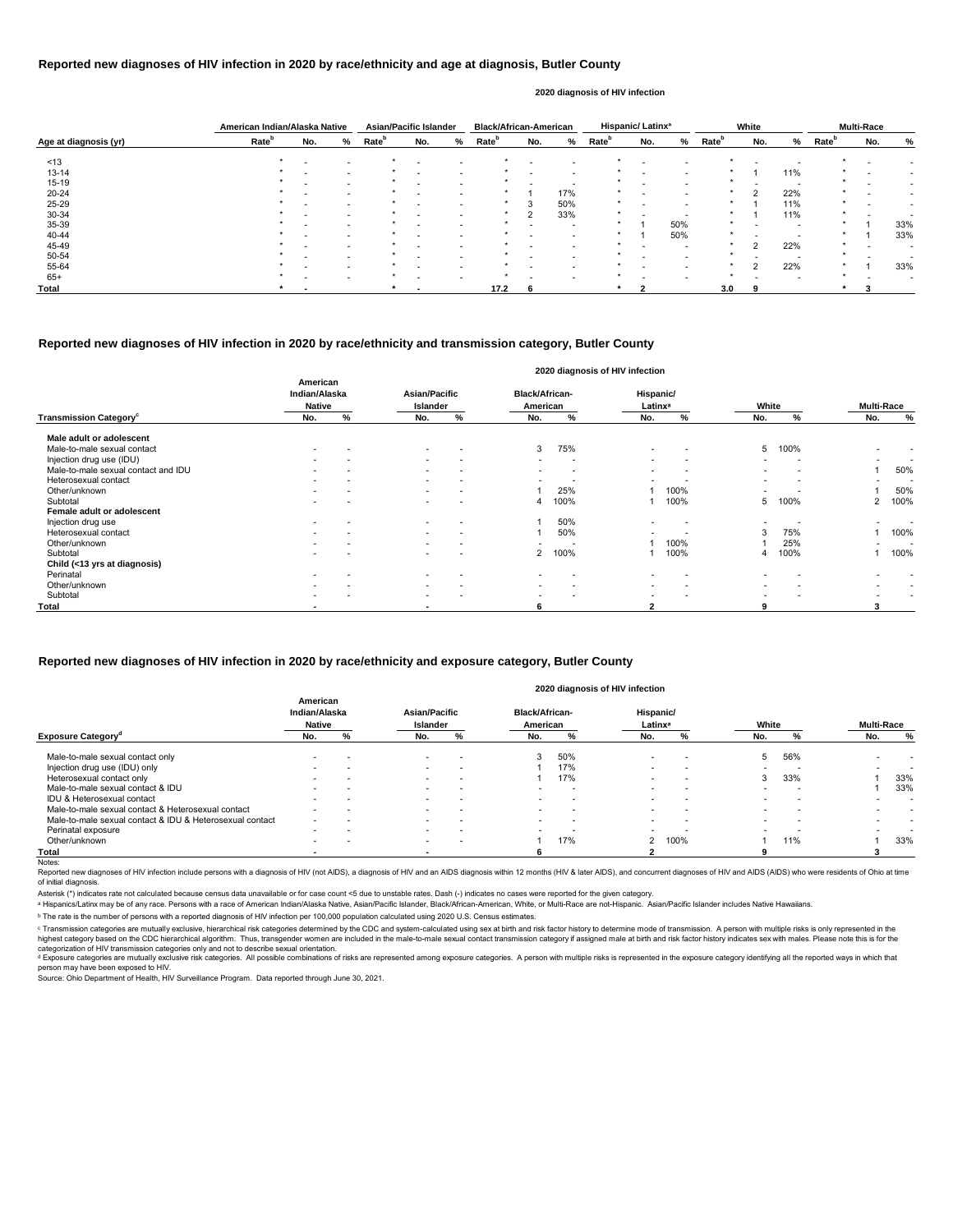**Trends in reported new diagnoses of HIV infection by year of diagnosis (2016-2020) and cumulative diagnoses by selected characteristics, Butler County** 

**Diagnoses of HIV Infection by Year**

|                                              |                   | 2016           |                |                   | 2017           |     |                   | 2018           |                |                   | 2019           |                          |                   | 2020 |       | <b>Cumulative</b><br><b>Diagnoses</b> |      |
|----------------------------------------------|-------------------|----------------|----------------|-------------------|----------------|-----|-------------------|----------------|----------------|-------------------|----------------|--------------------------|-------------------|------|-------|---------------------------------------|------|
| Characteristic                               | Rate <sup>a</sup> | No.            | %              | Rate <sup>a</sup> | No.            | %   | Rate <sup>a</sup> | No.            | $\%$           | Rate <sup>a</sup> | No.            | %                        | Rate <sup>a</sup> | No.  | %     | No.                                   | $\%$ |
| Sex at birth                                 |                   |                |                |                   |                |     |                   |                |                |                   |                |                          |                   |      |       |                                       |      |
| Males                                        | 14.1              | 26             | 87%            | 9.6               | 18             | 69% | 14.9              | 28             | 88%            | 10.1              | 19             | 79%                      | 6.3               | 12   | 60%   | 505                                   | 82%  |
| Females                                      | $\star$           | 4              | 13%            | 4.1               | 8              | 31% |                   | 4              | 13%            | 2.6               | 5              | 21%                      | 4.1               | 8    | 40%   | 109                                   | 18%  |
| Age at diagnosis (yr)                        |                   |                |                |                   |                |     |                   |                |                |                   |                |                          |                   |      |       |                                       |      |
| < 13                                         |                   |                |                | $\star$           | $\overline{1}$ | 4%  |                   |                |                |                   |                |                          |                   |      |       | 4                                     | 1%   |
| $13 - 14$                                    |                   |                |                |                   |                |     |                   |                |                |                   |                |                          |                   |      |       | -1                                    | 1%   |
| 15-19                                        |                   | 2              | 7%             | $^\star$          | 3              | 12% | $\ast$            | 2              | 6%             |                   |                |                          |                   |      | 5%    | 21                                    | 3%   |
| 20-24                                        | $\star$           | 4              | 13%            | $\star$           |                | 4%  | 21.2              | 7              | 22%            |                   | 4              | 17%                      |                   | 3    | 15%   | 78                                    | 13%  |
| 25-29                                        | 32.6              |                | 23%            | 22.4              | 5              | 19% | $\star$           | 3              | 9%             | $\star$           | 3              | 13%                      |                   | 4    | 20%   | 112                                   | 18%  |
| 30-34                                        |                   | 4              | 13%            | $\star$           | 3              | 12% |                   | 4              | 13%            | 31.3              | 7              | 29%                      |                   | 3    | 15%   | 116                                   | 19%  |
| 35-39                                        |                   |                | 3%             | $\star$           | $\overline{c}$ | 8%  | 29.0              | 7              | 22%            |                   | 4              | 17%                      |                   | 2    | 10%   | 94                                    | 15%  |
| 40-44                                        | 26.9              | 6              | 20%            | $^\ast$           | 4              | 15% | 22.7              | 5              | 16%            |                   | 2              | 8%                       |                   | 2    | 10%   | 69                                    | 11%  |
| 45-49                                        |                   |                | 3%             | $\star$           | 4              | 15% |                   | 2              | 6%             |                   |                |                          | $^\ast$           | 2    | 10%   | 40                                    | 7%   |
| 50-54                                        |                   | 3              | 10%            | $\star$           | $\overline{2}$ | 8%  |                   | 1              | 3%             |                   | $\overline{2}$ | 8%                       |                   |      |       | 38                                    | 6%   |
| 55-64                                        |                   |                | 3%             | $\star$           |                |     |                   |                |                |                   | 2              | 8%                       |                   | 3    | 15%   | 32                                    | 5%   |
| $65+$                                        |                   |                | 3%             | $\star$           | 1              | 4%  |                   | 1              | 3%             |                   |                |                          |                   |      |       | 9                                     | 1%   |
| Race/Ethnicity <sup>b</sup>                  |                   |                |                |                   |                |     |                   |                |                |                   |                |                          |                   |      |       |                                       |      |
| American Indian/Alaska Native                |                   |                |                |                   |                |     |                   |                |                |                   |                |                          |                   |      |       |                                       |      |
| Asian/Pacific Islander                       |                   |                | 3%             |                   |                | 4%  |                   |                | 3%             |                   |                |                          |                   |      |       | 7                                     | 1%   |
| Black/African-American                       | 42.3              | 13             | 43%            | 15.8              | 5              | 19% | 18.4              | 6              | 19%            | 23.8              | 8              | 33%                      | 17.2              | 6    | 30%   | 167                                   | 27%  |
| Hispanic/Latinx                              |                   | $\overline{2}$ | 7%             | $\star$           | 3              | 12% | $\star$           | 4              | 13%            |                   | 4              | 17%                      | $\ast$            | 2    | 10%   | 36                                    | 6%   |
| White                                        | 3.2               | 10             | 33%            | 5.5               | 17             | 65% | 6.5               | 20             | 63%            | 2.9               | 9              | 38%                      | 3.0               | 9    | 45%   | 375                                   | 61%  |
| Multi-Race                                   | $\star$           | 4              | 13%            | $\star$           |                |     | $\ast$            | 1              | 3%             |                   | 3              | 13%                      | $\ast$            | 3    | 15%   | 27                                    | 4%   |
| Unknown                                      |                   |                |                |                   |                |     |                   |                |                |                   |                |                          |                   |      |       | 2                                     | 1%   |
| Race/Ethnicity <sup>b</sup> and Sex at birth |                   |                |                |                   |                |     |                   |                |                |                   |                |                          |                   |      |       |                                       |      |
| American Indian/Alaska Native Males          |                   |                |                |                   |                |     |                   |                |                |                   |                |                          |                   |      |       |                                       |      |
| American Indian/Alaska Native Females        |                   |                |                |                   |                |     |                   |                |                |                   |                |                          |                   |      |       |                                       |      |
| Asian/Pacific Islander Males                 |                   |                | 3%             |                   |                |     |                   | 1              | $3%$           |                   |                |                          |                   |      |       | 5                                     | 1%   |
| Asian/Pacific Islander Females               |                   |                |                |                   |                | 4%  |                   |                |                |                   |                |                          |                   |      |       | $\overline{2}$                        | 1%   |
| Black/African-American Males                 | 73.5              | 11             | 37%            |                   | 4              | 15% |                   | 4              | 13%            |                   | 4              | 17%                      |                   | 4    | 20%   | 113                                   | 18%  |
| Black/African-American Females               |                   | $\overline{2}$ | 7%             |                   | 1              | 4%  |                   | 2              | 6%             |                   | 4              | 17%                      |                   | 2    | 10%   | 54                                    | 9%   |
| Hispanic/Latino Males                        |                   | 2              | $7\%$          | $\star$           | 3              | 12% |                   | 4              | 13%            | $\star$           | 4              | 17%                      |                   | 1    | $5\%$ | 33                                    | 5%   |
| Hispanic/Latina Females                      |                   |                |                | $\star$           |                |     | $\star$           |                |                | $\star$           |                | $\overline{\phantom{a}}$ | $\star$           | 1    | $5\%$ | 3                                     | 1%   |
| <b>White Males</b>                           | 6.6               | 10             | 33%            | 7.3               | 11             | 42% | 11.9              | 18             | 56%            | 5.3               | 8              | 33%                      | 3.3               | 5    | 25%   | 332                                   | 54%  |
| <b>White Females</b>                         | $\star$           |                | $\blacksquare$ | $3.8\,$           | 6              | 23% |                   | $\overline{c}$ | 6%             |                   | 1              | 4%                       |                   | 4    | 20%   | 43                                    | 7%   |
| Multi-Race Males                             |                   | 2              | 7%             | $\star$           |                |     |                   | $\mathbf 1$    | 3%             |                   | 3              | 13%                      |                   | 2    | 10%   | 20                                    | 3%   |
| Multi-Race Females                           |                   | 2              | 7%             | $\star$           |                |     |                   |                | $\overline{a}$ |                   |                | $\blacksquare$           | $\star$           | 1    | $5\%$ | 7                                     | 1%   |
| Unknown                                      |                   |                |                |                   |                |     |                   |                |                |                   |                |                          |                   |      |       | 2                                     | 1%   |
| <b>Total</b>                                 | 7.9               | 30             |                | $\bf6.8$          | 26             |     | 8.4               | 32             |                | 6.3               | 24             |                          | $5.2$             | 20   |       | 614                                   |      |

Notes:

Reported new diagnoses of HIV infection include persons with a diagnosis of HIV (not AIDS), a diagnosis of HIV and an AIDS diagnosis within 12 months (HIV & later AIDS), and concurrent diagnoses of HIV and AIDS (AIDS) who were residents of Ohio at time of initial diagnosis. Diagnoses of HIV infection by year (2016-2020) represent all reported cases diagnosed in each year; cumulative diagnoses represent all reported HIV and/or AIDS cases diagnosed since the beginning of the epidemic through 2020.

Asterisk (\*) indicates rate not calculated for case count <5 due to unstable rates. Dash (-) indicates no cases were reported for the given category.

ᵃ The rate is the number of persons with a reported diagnosis of HIV infection per 100,000 population calculated using U.S. Census estimates for that year.

<sup>ь</sup> Hispanics/Latinx may be of any race. Persons with a race of American Indian/Alaska Native, Asian/Pacific Islander, Black/African-American, White, or Multi-Race are not-Hispanic. Asian/Pacific Islander includes Native Hawaiians.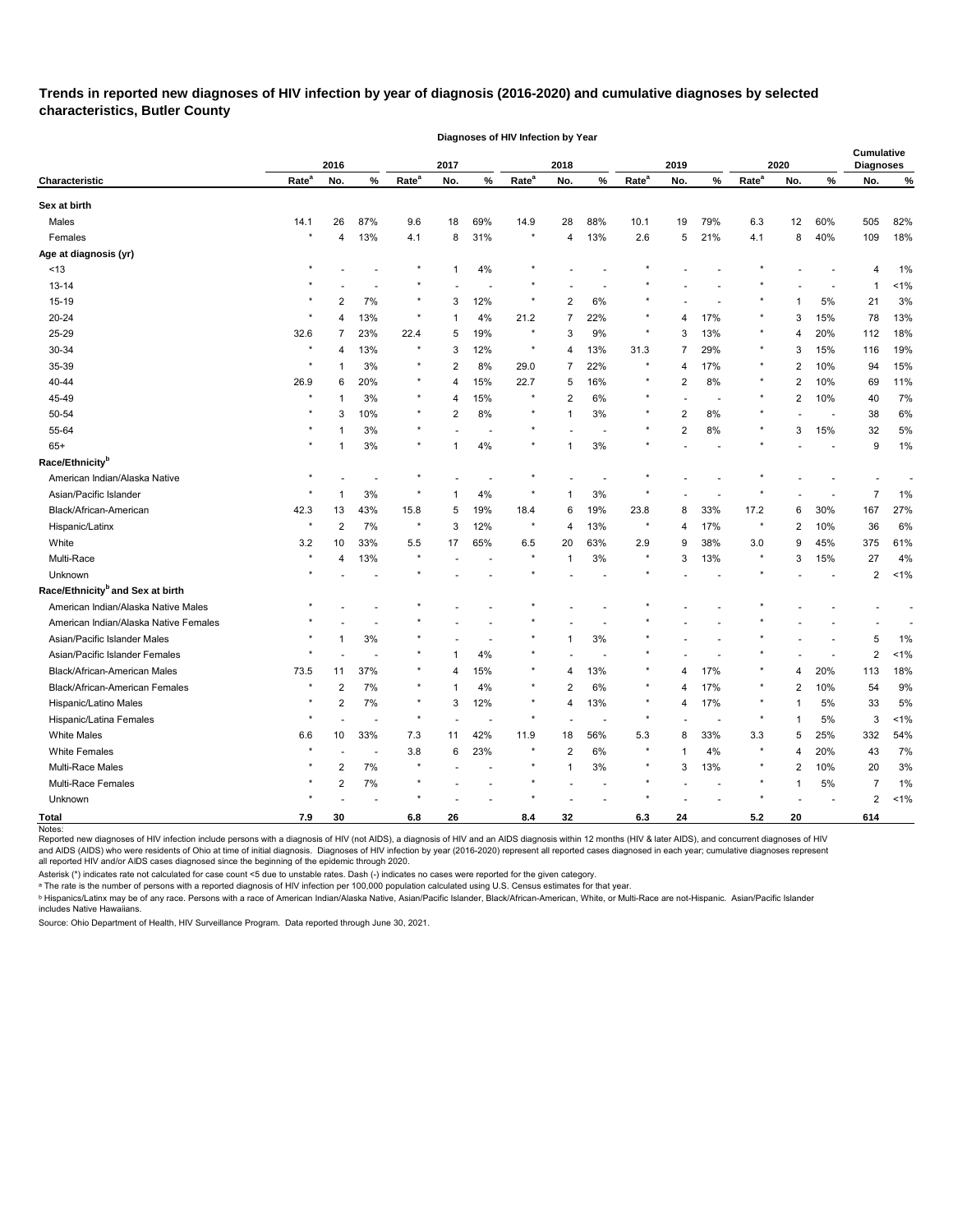**Trends in reported new diagnoses of HIV infection by year of diagnosis (2016-2020) and cumulative diagnoses by transmission category, Butler County**

**Diagnoses of HIV Infection by Year**

|                                          |                          | 2016   | 2017           |                          | 2018                     |      | 2019                     |      | 2020 |                          | <b>Cumulative</b><br><b>Diagnoses</b> |      |
|------------------------------------------|--------------------------|--------|----------------|--------------------------|--------------------------|------|--------------------------|------|------|--------------------------|---------------------------------------|------|
| <b>Transmission Category<sup>a</sup></b> | No.                      | %      | No.            | %                        | No.                      | %    | No.                      | ℅    | No.  | %                        | No.                                   | $\%$ |
| Male adult or adolescent                 |                          |        |                |                          |                          |      |                          |      |      |                          |                                       |      |
| Male-to-male sexual contact              | 16                       | 62%    | 10             | 56%                      | 18                       | 64%  | 9                        | 47%  | 8    | 67%                      | 336                                   | 67%  |
| Injection drug use (IDU)                 |                          | 4%     |                | $\overline{\phantom{a}}$ | $\overline{2}$           | 7%   |                          |      |      | $\overline{\phantom{a}}$ | 23                                    | 5%   |
| Male-to-male sexual contact and IDU      |                          | 4%     |                | 6%                       | 4                        | 14%  | $\overline{2}$           | 11%  |      | 8%                       | 29                                    | 6%   |
| Heterosexual contact                     |                          | 4%     |                | 6%                       | $\overline{\phantom{a}}$ |      |                          | 5%   |      |                          | 23                                    | 5%   |
| Other/unknown                            |                          | 27%    | 6              | 33%                      | 4                        | 14%  | 7                        | 37%  | 3    | 25%                      | 93                                    | 18%  |
| Subtotal                                 | 26                       | 100%   | 18             | 100%                     | 28                       | 100% | 19                       | 100% | 12   | 100%                     | 504                                   | 100% |
| Female adult or adolescent               |                          |        |                |                          |                          |      |                          |      |      |                          |                                       |      |
| Injection drug use                       |                          |        |                | 14%                      | $\overline{2}$           | 50%  |                          | 20%  |      | 13%                      | 14                                    | 13%  |
| Heterosexual contact                     |                          | 4 100% | 6              | 86%                      | $\overline{2}$           | 50%  | 3                        | 60%  | 5    | 63%                      | 80                                    | 75%  |
| Other/unknown                            |                          |        |                |                          | $\overline{\phantom{0}}$ |      | 1                        | 20%  | 2    | 25%                      | 12                                    | 11%  |
| Subtotal                                 | 4                        | 100%   | $\overline{7}$ | 100%                     | 4                        | 100% | 5                        | 100% | 8    | 100%                     | 106                                   | 100% |
| Child (<13 yrs at diagnosis)             |                          |        |                |                          |                          |      |                          |      |      |                          |                                       |      |
| Perinatal                                | $\overline{\phantom{0}}$ |        |                |                          | $\overline{\phantom{0}}$ |      |                          |      |      |                          | $\overline{2}$                        | 50%  |
| Other/unknown                            |                          |        |                | 100%                     | -                        |      |                          |      |      | $\overline{\phantom{0}}$ | $\overline{2}$                        | 50%  |
| Subtotal                                 |                          |        |                | 100%                     |                          |      | $\overline{\phantom{0}}$ |      |      |                          | 4                                     | 100% |
| <b>Total</b>                             | 30                       |        | 26             |                          | 32                       |      | 24                       |      | 20   |                          | 614                                   |      |

**Trends in reported diagnoses of HIV infection by year of diagnosis (2016-2020) and cumulative diagnoses by exposure category, Butler County**

|  | Diagnoses of HIV Infection by Year |
|--|------------------------------------|
|--|------------------------------------|

|                                                          | 2016 |     | 2017                     |                          | 2018                     |                          | 2019                     |     | 2020 |     | <b>Cumulative</b><br><b>Diagnoses</b> |     |
|----------------------------------------------------------|------|-----|--------------------------|--------------------------|--------------------------|--------------------------|--------------------------|-----|------|-----|---------------------------------------|-----|
| <b>Exposure Category</b>                                 | No.  | %   | No.                      | %                        | No.                      | %                        | No.                      | %   | No.  | %   | No.                                   | %   |
| Male-to-male sexual contact only                         | 15   | 50% | 10                       | 38%                      | 16                       | 50%                      | 9                        | 38% | 8    | 40% | 325                                   | 53% |
| Injection drug use (IDU) only                            |      |     | $\overline{\phantom{0}}$ |                          | ົ                        | 6%                       | $\overline{\phantom{0}}$ |     |      | 5%  | 19                                    | 3%  |
| Heterosexual contact only                                |      | 17% |                          | 27%                      | ົ                        | 6%                       |                          | 17% |      | 25% | 103                                   | 17% |
| Male-to-male sexual contact & IDU                        |      | 3%  |                          | 4%                       | c                        | 9%                       | ົ                        | 8%  |      | 5%  | 23                                    | 4%  |
| IDU & Heterosexual contact                               |      | 3%  |                          | 4%                       | ົ                        | 6%                       |                          | 4%  |      |     | 18                                    | 3%  |
| Male-to-male sexual contact & Heterosexual contact       |      | 3%  | $\overline{\phantom{0}}$ | $\overline{\phantom{a}}$ | ົ                        | 6%                       |                          |     |      |     | 11                                    | 2%  |
| Male-to-male sexual contact & IDU & Heterosexual contact |      |     |                          | $\overline{\phantom{0}}$ |                          | 3%                       |                          |     |      |     |                                       | 1%  |
| Perinatal exposure                                       | -    |     | $\overline{\phantom{0}}$ | -                        | $\overline{\phantom{0}}$ | $\overline{\phantom{0}}$ |                          |     |      |     |                                       | 1%  |
| Other/unknown                                            |      | 23% |                          | 27%                      | 4                        | 13%                      | 8                        | 33% |      | 25% | 107                                   | 17% |
| <b>Total</b>                                             | 30   |     | 26                       |                          | 32                       |                          | 24                       |     | 20   |     | 614                                   |     |

Notes:<br>Reported new diagnoses of HIV infection include persons with a diagnosis of HIV (not AIDS), a diagnosis addignosis of HIDS diagnosis within 12 months (HIV & later AIDS), and concurrent diagnoses of HIV all reported HIV and/or AIDS cases diagnosed since the beginning of the epidemic through 2020.<br>Dash (-) indicates no cases were reported for the given category. and AIDS (AIDS) who were residents of Ohio at time of initial diagnosis. Diagnoses of HIV infection by year (2016-2020) represent all reported cases diagnosed in each year; cumulative diagnoses represent

a Transmission categories are mutually exclusive, hierarchical risk categories determined by the CDC and system-calculated using sex at birth and risk factor history to determine mode of transmission. A person with multip risks is only represented in the highest category based on the CDC hierarchical algorithm. Thus, transgender women are included in the male-to-male sexual contact transmission category if assigned male at birth and risk fa history indicates sex with males. Please note this is for the categorization of HIV transmission categories only and not to describe sexual orientation.

 $^{\rm b}$  Exposure categories are mutually exclusive risk categories. All possible combinations of risks are represented among exposure categories. A person with multiple risks is represented in the exposure

category identifying all the reported ways in which that person may have been exposed to HIV. Source: Ohio Department of Health, HIV Surveillance Program. Data reported through June 30, 2021.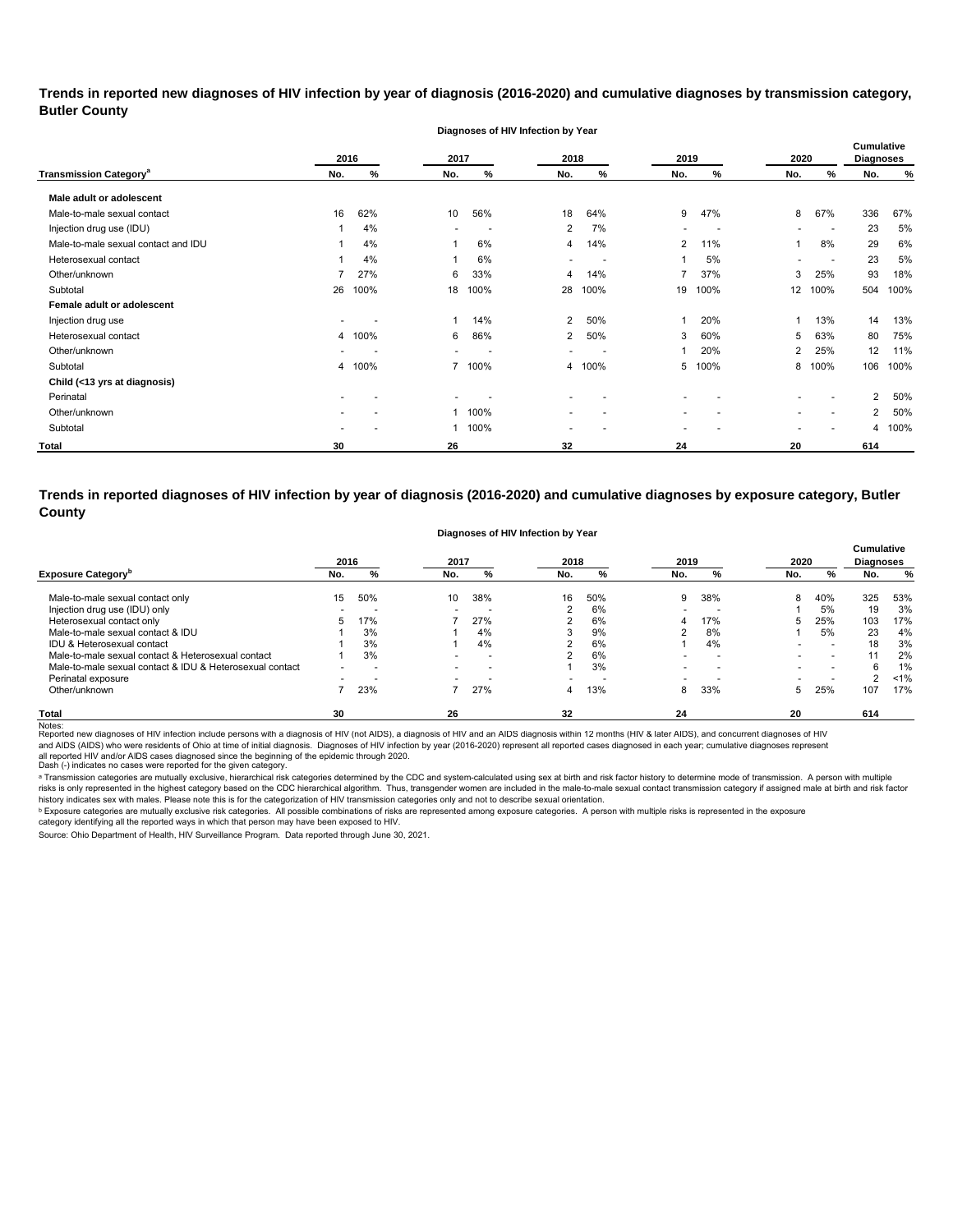# Persons Living with Diagnosed HIV Infection Reported in Butler County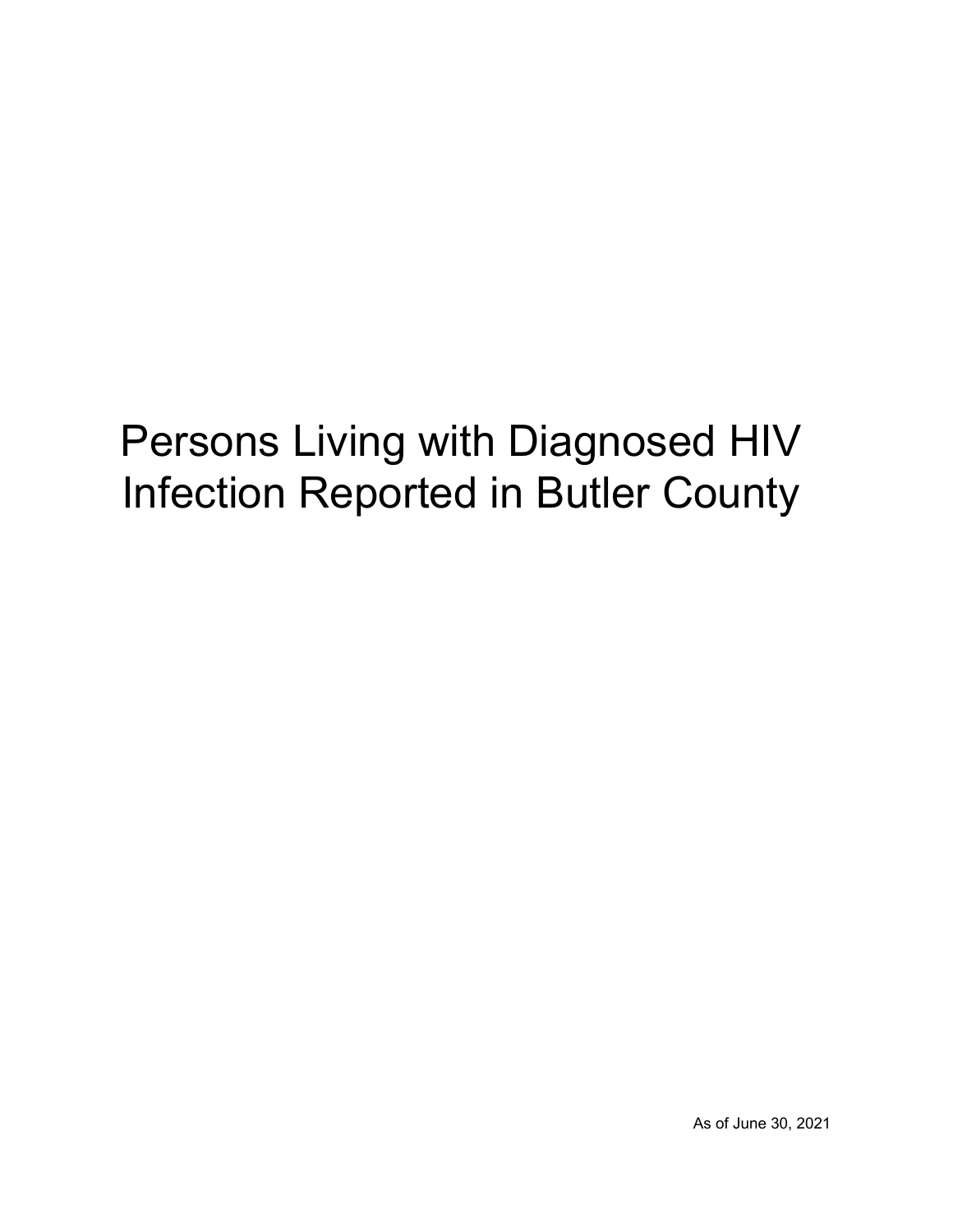|                                              |                   | Living with diagnosed HIV infection |         |                       |       | <b>Current Disease Status</b> |       |
|----------------------------------------------|-------------------|-------------------------------------|---------|-----------------------|-------|-------------------------------|-------|
|                                              |                   | in 2020                             |         | <b>HIV (not AIDS)</b> |       | <b>AIDS</b>                   |       |
| Characteristic                               | Rate <sup>a</sup> | No.                                 | %       | No.                   | %     | No.                           | $\%$  |
| Sex at birth                                 |                   |                                     |         |                       |       |                               |       |
| Males                                        | 197.2             | 373                                 | 76%     | 166                   | 70%   | 207                           | 83%   |
| Females                                      | 58.5              | 115                                 | 24%     | 72                    | 30%   | 43                            | 17%   |
| Age at end of year                           |                   |                                     |         |                       |       |                               |       |
| < 13                                         | $\star$           | 1                                   | 1%      | 1                     | 1%    |                               |       |
| $13 - 14$                                    | $\star$           | 1                                   | 1%      |                       |       | 1                             | 1%    |
| 15-19                                        | $\star$           | 2                                   | 1%      | $\overline{c}$        | 1%    |                               |       |
| 20-24                                        | 47.9              | 16                                  | 3%      | 10                    | 4%    | 6                             | 2%    |
| 25-29                                        | 108.3             | 25                                  | 5%      | 22                    | 9%    | 3                             | 1%    |
| 30-34                                        | 206.8             | 47                                  | 10%     | 28                    | 12%   | 19                            | 8%    |
| 35-39                                        | 233.6             | 56                                  | 11%     | 34                    | 14%   | 22                            | 9%    |
| 40-44                                        | 250.0             | 57                                  | 12%     | 30                    | 13%   | 27                            | 11%   |
| 45-49                                        | 316.4             | 72                                  | 15%     | 30                    | 13%   | 42                            | 17%   |
| 50-54                                        | 227.0             | 54                                  | 11%     | 24                    | 10%   | 30                            | 12%   |
| 55-64                                        | 241.0             | 120                                 | 25%     | 45                    | 19%   | 75                            | 30%   |
| $65+$                                        | 61.7              | 37                                  | 8%      | 12                    | 5%    | 25                            | 10%   |
| Race/Ethnicity <sup>b</sup>                  |                   |                                     |         |                       |       |                               |       |
| American Indian/Alaska Native                | $\star$           | ÷                                   |         |                       |       |                               |       |
| Asian/Pacific Islander                       | 56.2              | 9                                   | 2%      | 3                     | 1%    | 6                             | 2%    |
| Black/African-American                       | 467.3             | 163                                 | 33%     | 83                    | 35%   | 80                            | 32%   |
| Hispanic/Latinx                              | 247.1             | 49                                  | 10%     | 22                    | 9%    | 27                            | 11%   |
| White                                        | 79.7              | 243                                 | 50%     | 119                   | 50%   | 124                           | 50%   |
| Multi-Race                                   | 237.3             | 22                                  | 5%      | 9                     | 4%    | 13                            | 5%    |
| Unknown                                      | $\star$           | $\overline{c}$                      | $< 1\%$ | $\overline{c}$        | 1%    |                               |       |
| Race/Ethnicity <sup>b</sup> and Sex at birth |                   |                                     |         |                       |       |                               |       |
| American Indian/Alaska Native Males          | $\star$           |                                     |         |                       |       |                               |       |
| American Indian/Alaska Native Females        | $\star$           | $\overline{a}$                      |         |                       |       |                               |       |
| Asian/Pacific Islander Males                 | 77.0              | 6                                   | $1\%$   | 2                     | 1%    | 4                             | 2%    |
| Asian/Pacific Islander Females               |                   | 3                                   | 1%      | 1                     | 1%    | 2                             | 1%    |
| Black/African-American Males                 | 624.9             | 107                                 | 22%     | 43                    | 18%   | 64                            | 26%   |
| Black/African-American Females               | 315.3             | 56                                  | 11%     | 40                    | 17%   | $16\,$                        | $6\%$ |
| Hispanic/Latino Males                        | 380.8             | 38                                  | 8%      | 17                    | 7%    | 21                            | 8%    |
| Hispanic/Latina Females                      | 111.7             | 11                                  | 2%      | 5                     | $2\%$ | 6                             | 2%    |
| <b>White Males</b>                           | 137.3             | 205                                 | 42%     | 95                    | 40%   | 110                           | 44%   |
| <b>White Females</b>                         | 24.4              | 38                                  | 8%      | 24                    | 10%   | 14                            | 6%    |
| <b>Multi-Race Males</b>                      | 322.6             | 15                                  | 3%      | 7                     | 3%    | 8                             | 3%    |
| Multi-Race Females                           | 151.5             | $\overline{7}$                      | $1\%$   | $\overline{c}$        | 1%    | 5                             | 2%    |
| Unknown                                      | $\star$           | 2                                   | 1%      | $\overline{c}$        | 1%    |                               |       |
| <b>Total</b>                                 | 126.5             | 488                                 |         | 238                   |       | 250                           |       |

## **Reported persons living with diagnosed HIV infection in 2020 by current disease status and selected characteristics, Butler County**

Notes:

Living with diagnosed HIV infection represents all persons ever diagnosed and reported with HIV and/or AIDS who have not been reported as having died as of December 31, 2020. Persons living with diagnosed HIV infection represent persons living in Ohio as of December 31, 2020, regardless of whether the person was a resident of Ohio at time of initial HIV and/or AIDS diagnosis.

Asterisk (\*) indicates rate not calculated for case count <5 due to unstable rates. Dash (-) indicates no cases were reported for the given category.

a The rate is the number of persons living with diagnosed HIV infection per 100,000 population calculated using 2020 U.S. Census estimates.

ᵇ Hispanics/Latinx may be of any race. Persons with a race of American Indian/Alaska Native, Asian/Pacific Islander, Black/African-American, White, or Multi-Race are not-Hispanic. Asian/Pacific Islander includes Native Hawaiians.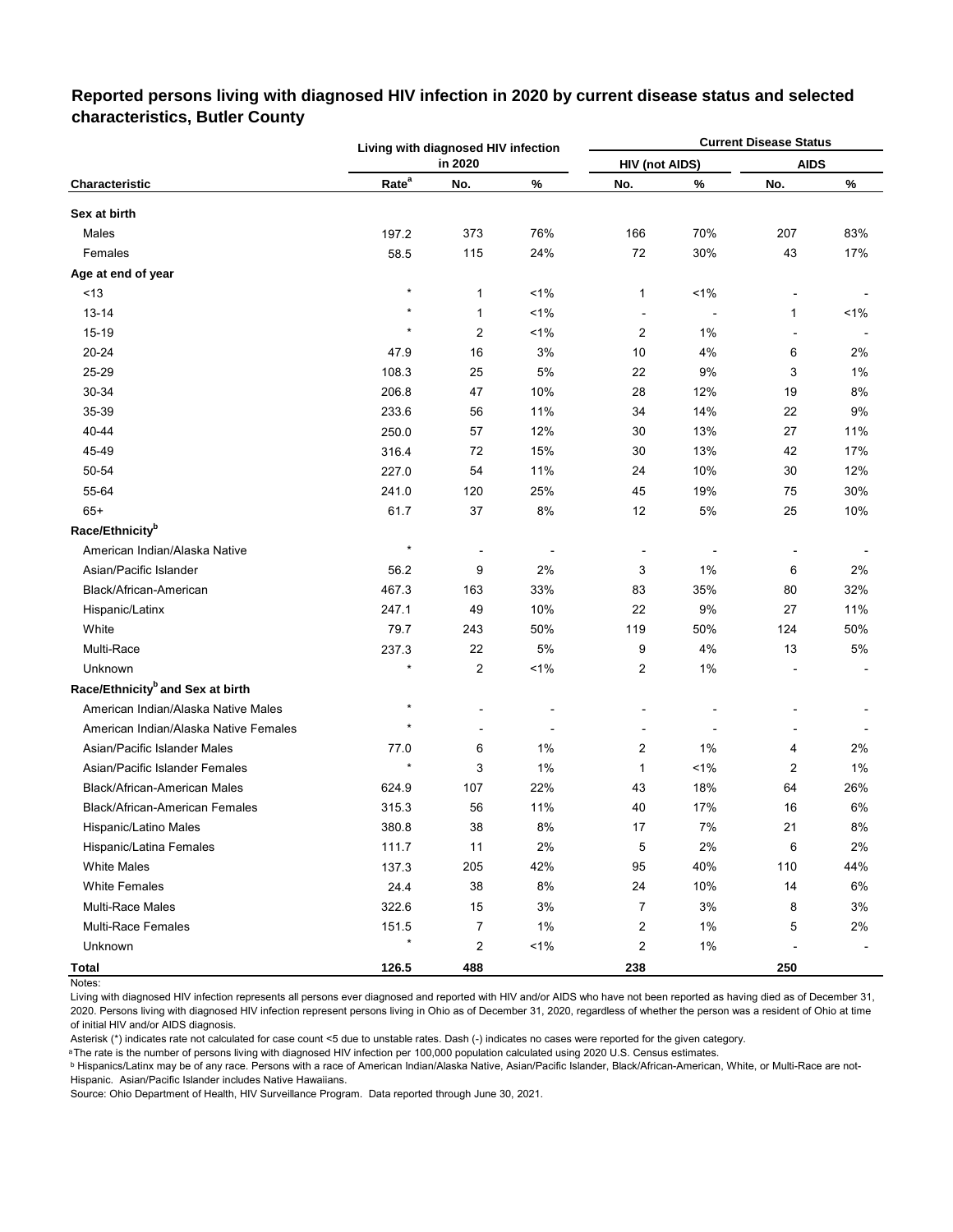## **Reported persons living with diagnosed HIV infection in 2020 by current disease status and transmission category, Butler County**

|                                          | Living with diagnosed HIV infection |      |                       |      | <b>Current Disease Status</b> |      |
|------------------------------------------|-------------------------------------|------|-----------------------|------|-------------------------------|------|
|                                          | in 2020                             |      | <b>HIV (not AIDS)</b> |      | <b>AIDS</b>                   |      |
| <b>Transmission Category<sup>a</sup></b> | No.                                 | %    | No.                   | %    | No.                           | %    |
| Male adult or adolescent                 |                                     |      |                       |      |                               |      |
| Male-to-male sexual contact              | 240                                 | 65%  | 104                   | 63%  | 136                           | 66%  |
| Injection drug use (IDU)                 | 18                                  | 5%   | 8                     | 5%   | 10                            | 5%   |
| Male-to-male sexual contact and IDU      | 20                                  | 5%   | 13                    | 8%   | 7                             | 3%   |
| Heterosexual contact                     | 17                                  | 5%   | $\overline{7}$        | 4%   | 10                            | 5%   |
| Other/unknown                            | 76                                  | 20%  | 33                    | 20%  | 43                            | 21%  |
| Subtotal                                 | 371                                 | 100% | 165                   | 100% | 206                           | 100% |
| Female adult or adolescent               |                                     |      |                       |      |                               |      |
| Injection drug use                       | 14                                  | 13%  | 9                     | 13%  | 5                             | 12%  |
| Heterosexual contact                     | 86                                  | 77%  | 52                    | 75%  | 34                            | 81%  |
| Other/unknown                            | 11                                  | 10%  | 8                     | 12%  | 3                             | 7%   |
| Subtotal                                 | 111                                 | 100% | 69                    | 100% | 42                            | 100% |
| Child (<13 yrs at diagnosis)             |                                     |      |                       |      |                               |      |
| Perinatal                                | 3                                   | 50%  | 2                     | 50%  | 1                             | 50%  |
| Other/unknown                            | 3                                   | 50%  | 2                     | 50%  | 1                             | 50%  |
| Subtotal                                 | 6                                   | 100% | 4                     | 100% | 2                             | 100% |
| Total                                    | 488                                 |      | 238                   |      | 250                           |      |

## **Reported persons living with diagnosed HIV infection in 2020 by current disease status and exposure category, Butler County**

|                                                          | Living with diagnosed HIV infection |       | <b>Current Disease Status</b> |     |             |       |  |  |  |  |
|----------------------------------------------------------|-------------------------------------|-------|-------------------------------|-----|-------------|-------|--|--|--|--|
|                                                          | in 2020                             |       | <b>HIV (not AIDS)</b>         |     | <b>AIDS</b> |       |  |  |  |  |
| <b>Exposure Category</b> <sup>b</sup>                    | No.                                 | %     | No.                           | %   | No.         | %     |  |  |  |  |
| Male-to-male sexual contact only                         | 228                                 | 47%   | 102                           | 43% | 126         | 50%   |  |  |  |  |
| Injection drug use (IDU) only                            | 13                                  | 3%    | 6                             | 3%  |             | 3%    |  |  |  |  |
| Heterosexual contact only                                | 103                                 | 21%   | 59                            | 25% | 44          | 18%   |  |  |  |  |
| Male-to-male sexual contact & IDU                        | 13                                  | 3%    | 9                             | 4%  | 4           | 2%    |  |  |  |  |
| <b>IDU &amp; Heterosexual contact</b>                    | 19                                  | 4%    | 11                            | 5%  | 8           | 3%    |  |  |  |  |
| Male-to-male sexual contact & Heterosexual contact       | 12                                  | 2%    | $\overline{2}$                | 1%  | 10          | 4%    |  |  |  |  |
| Male-to-male sexual contact & IDU & Heterosexual contact | 7                                   | $1\%$ | 4                             | 2%  | 3           | 1%    |  |  |  |  |
| Perinatal exposure                                       | 3                                   | 1%    | $\overline{2}$                | 1%  |             | $1\%$ |  |  |  |  |
| Other/unknown                                            | 90                                  | 18%   | 43                            | 18% | 47          | 19%   |  |  |  |  |
| Total                                                    | 488                                 |       | 238                           |     | 250         |       |  |  |  |  |

Notes:

Living with diagnosed HIV infection represents all persons ever diagnosed and reported with HIV and/or AIDS who have not been reported as having died as of December 31, 2020. Persons living with diagnosed HIV infection represent persons living in Ohio as of December 31, 2020, regardless of whether the person was a resident of Ohio at time of initial HIV and/or AIDS diagnosis.

Dash (-) indicates no cases were reported for the given category.

a Transmission categories are mutually exclusive, hierarchical risk categories determined by the CDC and system-calculated using sex at birth and risk factor history to determine mode of transmission. A person with multiple risks is only represented in the highest category based on the CDC hierarchical algorithm. Thus, transgender women are included in the male-to-male sexual contact transmission category if assigned male at birth and risk factor history indicates sex with males. Please note this is for the categorization of HIV transmission categories only and not to describe sexual orientation.

**b** Exposure categories are mutually exclusive risk categories. All possible combinations of risks are represented among exposure categories. A person with multiple risks is represented in the exposure category identifying all the reported ways in which that person may have been exposed to HIV.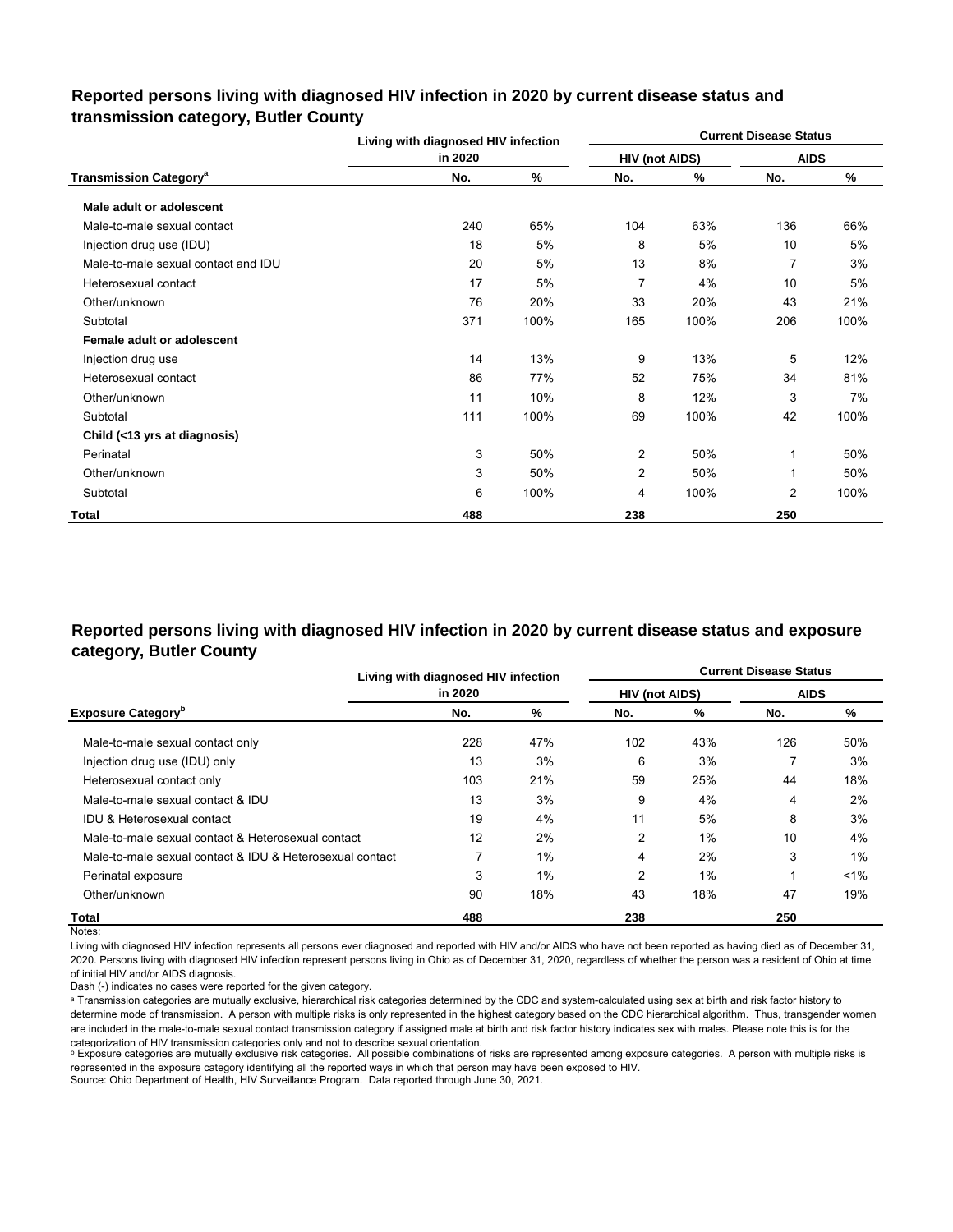|                    |                   | American Indian/Alaska Native |                          |                   | <b>Asian/Pacific Islander</b> |                          |                   | <b>Black/African-American</b> |       |                   | Hispanic/ Latinx <sup>a</sup> |     |                   | White |       |                   | <b>Multi-Race</b> |     |     | <b>Unknown</b> |  |
|--------------------|-------------------|-------------------------------|--------------------------|-------------------|-------------------------------|--------------------------|-------------------|-------------------------------|-------|-------------------|-------------------------------|-----|-------------------|-------|-------|-------------------|-------------------|-----|-----|----------------|--|
| Age at end of year | Rate <sup>b</sup> | No.                           | %                        | Rate <sup>r</sup> | No.                           | %                        | Rate <sup>p</sup> | No.                           | %     | Rate <sup>r</sup> | No.                           | %   | Rate <sup>r</sup> | No.   | ℅     | Rate <sup>'</sup> | No.               |     | No. | %              |  |
| ~13                |                   |                               |                          |                   |                               |                          |                   |                               |       |                   |                               |     |                   |       | 1%    |                   |                   |     |     |                |  |
| $13 - 14$          |                   |                               |                          |                   |                               |                          |                   |                               |       |                   |                               |     |                   |       |       |                   |                   | 5%  |     |                |  |
| $15 - 19$          |                   |                               |                          |                   |                               |                          |                   |                               | $1\%$ |                   |                               |     |                   |       | $1\%$ | *                 |                   |     |     |                |  |
| $20 - 24$          |                   |                               |                          |                   |                               | 1%                       |                   |                               | 2%    |                   |                               | 4%  | 26.9              |       | 3%    |                   |                   | 9%  |     |                |  |
| 25-29              |                   |                               |                          |                   |                               |                          | 342.3             |                               | 6%    |                   |                               | 8%  | 63.6              | 11    | 5%    |                   |                   | 5%  |     |                |  |
| 30-34              |                   |                               |                          |                   |                               | 11%                      | 597.7             | 16                            | 10%   | 434.8             | 6                             | 12% | 124.6             | 21    | 9%    |                   |                   | 14% |     |                |  |
| 35-39              |                   |                               | $\overline{\phantom{0}}$ |                   |                               | 22%                      | 805.8             | 20                            | 12%   | 550.2             | 8                             | 16% | 136.5             | 25    | 10%   | - *               |                   | 5%  |     |                |  |
| 40-44              |                   |                               |                          |                   |                               | $\overline{\phantom{a}}$ | ,100.8            | 25                            | 15%   | 596.6             | 8                             | 16% | 123.3             | 22    | 9%    |                   |                   | 9%  |     |                |  |
| 45-49              |                   |                               | $\overline{\phantom{0}}$ |                   | 4                             | 44%                      | 773.9             | 18                            | 11%   | 958.5             | 9                             | 18% | 208.9             | 38    | 16%   | $\star$           |                   | 14% |     |                |  |
| 50-54              |                   |                               |                          |                   |                               |                          | 913.9             | 19                            | 12%   |                   |                               | 8%  | 151.6             | 30    | 12%   |                   |                   | 5%  |     |                |  |
| 55-64              |                   |                               | $\overline{\phantom{0}}$ |                   |                               | $1\%$                    | .192.4            | 44                            | 27%   |                   |                               | 8%  | 146.4             | 63    | 26%   | 1.737.0           |                   | 32% |     | 50%            |  |
| $65+$              |                   |                               |                          |                   |                               | $\overline{\phantom{a}}$ | 216.7             |                               | 4%    |                   |                               | 8%  | 44.4              | 24    | 10%   |                   |                   | 5%  |     | 50%            |  |
| <b>Total</b>       |                   |                               |                          | 56.2              |                               |                          | 467.3             | 163                           |       | 247.1             | 49                            |     | 79.7              | 243   |       | 237.3             | 22                |     |     |                |  |

© Transmission categories are mutually exclusive, hierarchical risk categories determined by the CDC and system-calculated using sex at birth and risk factor history to determine mode of transmission. A person with multip hierarchical algorithm. Thus, transgender women are included in the male-to-male sexual contact transmission category if assigned male at birth and risk factor history indicates sex with males. Please note this is for the sexual orientation.

<sup>d</sup> Exposure categories are mutually exclusive risk categories. All possible combinations of risks are represented among exposure categories. A person with multiple risks is represented in the exposure category identifying

|                                          |                                            |                          |                                         |                          |                                   |      |                                  | Living with diagnosed HIV infection in 2020 |       |      |                          |      |                      |                          |
|------------------------------------------|--------------------------------------------|--------------------------|-----------------------------------------|--------------------------|-----------------------------------|------|----------------------------------|---------------------------------------------|-------|------|--------------------------|------|----------------------|--------------------------|
|                                          | American<br>Indian/Alaska<br><b>Native</b> |                          | <b>Asian/Pacific</b><br><b>Islander</b> |                          | <b>Black/African-</b><br>American |      | Hispanic/<br>Latinx <sup>a</sup> |                                             | White |      | <b>Multi-Race</b>        |      | <b>Unknown</b>       |                          |
| <b>Transmission Category<sup>c</sup></b> | No.                                        | %                        | No.                                     | %                        | No.                               | %    | No.                              | %                                           | No.   | %    | No.                      | %    | No.                  | %                        |
| Male adult or adolescent                 |                                            |                          |                                         |                          |                                   |      |                                  |                                             |       |      |                          |      |                      |                          |
| Male-to-male sexual contact              | ۰.                                         | $\overline{\phantom{a}}$ | 4                                       | 67%                      | 54                                | 51%  | 20                               | 53%                                         | 151   | 74%  | 11                       | 73%  |                      | $\overline{\phantom{0}}$ |
| Injection drug use (IDU)                 | $\overline{\phantom{0}}$                   |                          |                                         | $\overline{\phantom{a}}$ | 6                                 | 6%   |                                  | 11%                                         | 8     | 4%   |                          |      |                      |                          |
| Male-to-male sexual contact and IDU      | $\overline{\phantom{0}}$                   | $\overline{\phantom{0}}$ |                                         | $\overline{\phantom{a}}$ |                                   | 3%   | 3                                | 8%                                          | 12    | 6%   | 2                        | 13%  |                      |                          |
| Heterosexual contact                     | ۰.                                         | $\overline{\phantom{a}}$ | $\overline{2}$                          | 33%                      |                                   | 7%   | 3                                | 8%                                          |       | 2%   | $\overline{\phantom{0}}$ |      |                      |                          |
| Other/unknown                            |                                            |                          |                                         |                          | 35                                | 33%  | 8                                | 21%                                         | 29    | 14%  | 2                        | 13%  | 100%<br>2            |                          |
| Subtotal                                 | $\overline{\phantom{a}}$                   | $\overline{\phantom{0}}$ |                                         | 6 100%                   | 105                               | 100% | 38                               | 100%                                        | 205   | 100% | 15                       | 100% | 100%<br>$\mathbf{2}$ |                          |
| Female adult or adolescent               |                                            |                          |                                         |                          |                                   |      |                                  |                                             |       |      |                          |      |                      |                          |
| Injection drug use                       | $\overline{\phantom{0}}$                   |                          |                                         |                          | 2                                 | 4%   |                                  | 9%                                          | 11    | 31%  |                          |      |                      |                          |
| Heterosexual contact                     | $\overline{\phantom{0}}$                   | $\overline{\phantom{a}}$ |                                         | 3 100%                   | 48                                | 87%  | 8                                | 73%                                         | 21    | 58%  | 6                        | 100% |                      |                          |
| Other/unknown                            | $\overline{\phantom{0}}$                   | $\overline{\phantom{a}}$ |                                         | $\overline{\phantom{a}}$ | 5                                 | 9%   | ົ                                | 18%                                         |       | 11%  |                          |      |                      | $\overline{\phantom{a}}$ |
| Subtotal                                 | $\overline{\phantom{0}}$                   | . .                      |                                         | 3 100%                   | 55                                | 100% | 11                               | 100%                                        | 36    | 100% | 6                        | 100% |                      | $\overline{\phantom{0}}$ |
| Child (<13 yrs at diagnosis)             |                                            |                          |                                         |                          |                                   |      |                                  |                                             |       |      |                          |      |                      |                          |
| Perinatal                                | $\overline{\phantom{0}}$                   |                          |                                         |                          |                                   | 33%  | $\overline{\phantom{a}}$         |                                             |       | 50%  |                          | 100% |                      |                          |
| Other/unknown                            | $\overline{\phantom{a}}$                   | $\overline{\phantom{a}}$ | $\sim$                                  | $\overline{\phantom{0}}$ |                                   | 67%  | $\overline{\phantom{a}}$         | $\overline{\phantom{a}}$                    |       | 50%  |                          |      |                      | $\overline{\phantom{0}}$ |
| Subtotal                                 | ٠                                          | $\overline{\phantom{a}}$ | $\overline{\phantom{0}}$                |                          |                                   | 100% | $\overline{\phantom{a}}$         | ۰                                           | 2     | 100% |                          | 100% |                      | $\overline{\phantom{0}}$ |
| <b>Total</b>                             |                                            |                          |                                         |                          | 163                               |      | 49                               |                                             | 243   |      | 22                       |      |                      |                          |

Living with diagnosed HIV infection represents all persons ever diagnosed and reported with HIV and/or AIDS who have not been reported as having died as of December 31, 2020. Persons living with diagnosed HIV infection rep regardless of whether the person was a resident of Ohio at time of initial HIV and/or AIDS diagnosis.

#### Notes:

#### **Reported persons living with diagnosed HIV infection in 2020 by race/ethnicity and transmission category, Butler County**

#### **Reported persons living with diagnosed HIV infection in 2020 by race/ethnicity and age, Butler County**

#### **Living with diagnosed HIV infection in 2020**

#### **Reported persons living with diagnosed HIV infection in 2020 by race/ethnicity and exposure category, Butler County**

#### **Living with diagnosed HIV infection in 2020**

Source: Ohio Department of Health, HIV Surveillance Program. Data reported through June 30, 2021.

|                                                          | American<br>Indian/Alaska<br><b>Native</b> |   |                          | <b>Asian/Pacific</b><br>Islander |     | <b>Black/African-</b><br>American |                          | Hispanic/<br>Latinx <sup>a</sup> |     | White | <b>Multi-Race</b>        | <b>Unknown</b> |     |      |
|----------------------------------------------------------|--------------------------------------------|---|--------------------------|----------------------------------|-----|-----------------------------------|--------------------------|----------------------------------|-----|-------|--------------------------|----------------|-----|------|
| <b>Exposure Category<sup>d</sup></b>                     | No.                                        |   | No.                      |                                  | No. |                                   | No.                      |                                  | No. |       | No.                      | %              | No. | %    |
| Male-to-male sexual contact only                         |                                            |   |                          | 44%                              | 49  | 30%                               | 16                       | 33%                              | 149 | 61%   | 10                       | 45%            |     |      |
| Injection drug use (IDU) only                            | $\sim$                                     | - |                          | -                                |     | 2%                                |                          | 4%                               |     | 3%    | $\overline{\phantom{a}}$ |                |     |      |
| Heterosexual contact only                                |                                            |   | $\mathcal{D}$            | 56%                              | 55  | 34%                               |                          | 22%                              | 26  | 11%   | 6.                       | 27%            |     |      |
| Male-to-male sexual contact & IDU                        |                                            |   |                          |                                  |     | 1%                                |                          | 4%                               |     | 3%    |                          | 5%             |     |      |
| IDU & Heterosexual contact                               | $\sim$                                     | - | $\overline{\phantom{0}}$ | $\overline{\phantom{a}}$         |     | 3%                                |                          | 6%                               |     | 5%    |                          |                |     |      |
| Male-to-male sexual contact & Heterosexual contact       |                                            |   |                          |                                  |     | 3%                                |                          | 8%                               |     | 1%    |                          | 5%             |     |      |
| Male-to-male sexual contact & IDU & Heterosexual contact | $\overline{\phantom{a}}$                   |   |                          | $\overline{\phantom{a}}$         |     | 1%                                |                          | 2%                               |     | 2%    |                          | 5%             |     |      |
| Perinatal exposure                                       | $\sim$                                     |   |                          |                                  |     | $1\%$                             | $\overline{\phantom{0}}$ |                                  |     | 0%    |                          | 5%             |     |      |
| Other/unknown                                            | $\sim$                                     |   |                          |                                  | 42  | 26%                               | 10                       | 20%                              | 34  | 14%   |                          | 9%             |     | 100% |
| Total                                                    |                                            |   |                          |                                  | 163 |                                   | 49                       |                                  | 243 |       | 22                       |                |     |      |

ᵇ The rate is the number of persons living with diagnosed HIV infection per 100,000 population calculated using U.S. Census estimates for that year.

Asterisk (\*) indicates rate not calculated because census data unavailable or for case count <5 due to unstable rates. Dash (-) indicates no cases were reported for the given category.

a Hispanics/Latinx may be of any race. Persons with a race of American Indian/Alaska Native, Asian/Pacific Islander, Black/African-American, White, or Multi-Race are not-Hispanic. Asian/Pacific Islander includes Native Haw

#### HIV.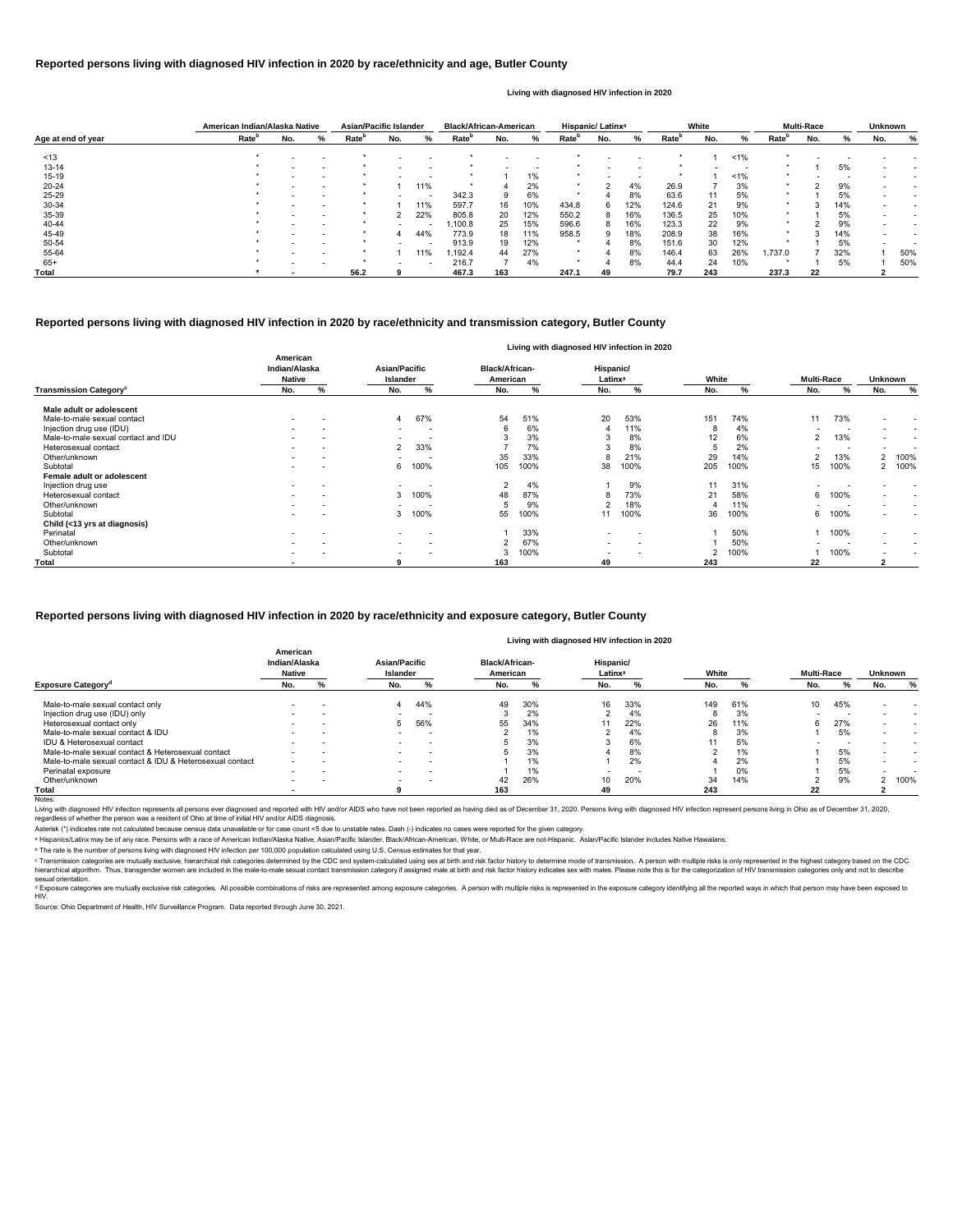## **Trends in reported persons living with diagnosed HIV infection by year of diagnosis and selected characteristics, Butler County, 2016-2020**

**Living with Diagnosed HIV Infection**

| Rate <sup>a</sup><br>Characteristic<br>Sex at birth<br>Males<br>179.5<br>Females<br>44.1<br>Age at end of year<br>$^\star$<br>~13<br>$13 - 14$<br>$\star$<br>15-19<br>$\ast$<br>20-24<br>30.3<br>25-29<br>190.7<br>30-34<br>164.2<br>35-39<br>217.1<br>40-44<br>237.9 | 2016           |       |                   | 2017           |         |                   | 2018 |     | 2019              |                |         | 2020              |                |         |
|-----------------------------------------------------------------------------------------------------------------------------------------------------------------------------------------------------------------------------------------------------------------------|----------------|-------|-------------------|----------------|---------|-------------------|------|-----|-------------------|----------------|---------|-------------------|----------------|---------|
|                                                                                                                                                                                                                                                                       | No.            | %     | Rate <sup>a</sup> | No.            | %       | Rate <sup>a</sup> | No.  | %   | Rate <sup>a</sup> | No.            | %       | Rate <sup>a</sup> | No.            | %       |
|                                                                                                                                                                                                                                                                       |                |       |                   |                |         |                   |      |     |                   |                |         |                   |                |         |
|                                                                                                                                                                                                                                                                       | 332            | 80%   | 182.2             | 340            | 78%     | 191.9             | 360  | 78% | 201.3             | 378            | 79%     | 197.2             | 373            | 76%     |
|                                                                                                                                                                                                                                                                       | 85             | 20%   | 48.4              | 94             | 22%     | 50.8              | 99   | 22% | 52.2              | 102            | 21%     | 58.5              | 115            | 24%     |
|                                                                                                                                                                                                                                                                       |                |       |                   |                |         |                   |      |     |                   |                |         |                   |                |         |
|                                                                                                                                                                                                                                                                       | $\mathbf{1}$   | 1%    |                   | 2              | 1%      | $\star$           | 2    | 1%  | $\ast$            | 1              | $1\%$   |                   | 1              | 1%      |
|                                                                                                                                                                                                                                                                       |                |       | $\star$           |                |         | $\star$           |      |     |                   | 1              | 1%      | $^\ast$           | 1              | 1%      |
|                                                                                                                                                                                                                                                                       | $\overline{2}$ | $1\%$ | $\star$           | 2              | 1%      | $\star$           | 3    | 1%  | $\star$           | 3              | 1%      | $\star$           | 2              | 1%      |
|                                                                                                                                                                                                                                                                       | 10             | 2%    | 36.4              | 12             | 3%      | 57.7              | 19   | 4%  | 51.4              | 17             | 4%      | 47.9              | 16             | 3%      |
|                                                                                                                                                                                                                                                                       | 41             | 10%   | 147.6             | 33             | 8%      | 108.9             | 25   | 5%  | 133.4             | 31             | 6%      | 108.3             | 25             | 5%      |
|                                                                                                                                                                                                                                                                       | 37             | 9%    | 197.3             | 44             | 10%     | 218.8             | 49   | 11% | 236.9             | 53             | 11%     | 206.8             | 47             | 10%     |
|                                                                                                                                                                                                                                                                       | 50             | 12%   | 173.8             | 41             | 9%      | 186.5             | 45   | 10% | 219.6             | 53             | 11%     | 233.6             | 56             | 11%     |
|                                                                                                                                                                                                                                                                       | 53             | 13%   | 285.0             | 63             | 15%     | 300.0             | 66   | 14% | 268.9             | 60             | 13%     | 250.0             | 57             | 12%     |
| 45-49<br>237.0                                                                                                                                                                                                                                                        | 58             | 14%   | 226.6             | 55             | 13%     | 266.5             | 64   | 14% | 279.5             | 65             | 14%     | 316.4             | 72             | 15%     |
| 50-54<br>274.8                                                                                                                                                                                                                                                        | 71             | 17%   | 289.2             | 73             | 17%     | 249.8             | 61   | 13% | 260.3             | 62             | 13%     | 227.0             | 54             | 11%     |
| 55-64<br>142.0                                                                                                                                                                                                                                                        | 69             | 17%   | 162.4             | 80             | 18%     | 180.8             | 90   | 20% | 196.2             | 98             | 20%     | 241.0             | 120            | 25%     |
| $65+$<br>47.4                                                                                                                                                                                                                                                         | 25             | 6%    | 53.2              | 29             | 7%      | 62.3              | 35   | 8%  | 62.1              | 36             | 8%      | 61.7              | 37             | 8%      |
| Race/Ethnicity <sup>b</sup>                                                                                                                                                                                                                                           |                |       |                   |                |         |                   |      |     |                   |                |         |                   |                |         |
| $\star$<br>American Indian/Alaska Native                                                                                                                                                                                                                              |                |       | ×                 |                |         | $\star$           |      |     | $\star$           |                |         |                   |                |         |
| $\star$<br>Asian/Pacific Islander                                                                                                                                                                                                                                     | 4              | 1%    | 38.3              | 5              | 1%      | 35.2              | 5    | 1%  | 60.1              | 9              | 2%      | 56.2              | 9              | 2%      |
| Black/African-American<br>433.1                                                                                                                                                                                                                                       | 133            | 32%   | 416.1             | 132            | 30%     | 429.8             | 140  | 31% | 464.4             | 156            | 33%     | 467.3             | 163            | 33%     |
| 184.1<br>Hispanic/Latinx                                                                                                                                                                                                                                              | 32             | 8%    | 216.6             | 39             | 9%      | 247.3             | 46   | 10% | 256.4             | 49             | 10%     | 247.1             | 49             | 10%     |
| 72.8<br>White                                                                                                                                                                                                                                                         | 225            | 54%   | 76.1              | 235            | 54%     | 79.9              | 246  | 54% | 78.1              | 239            | 50%     | 79.7              | 243            | 50%     |
| Multi-Race<br>264.4                                                                                                                                                                                                                                                   | 21             | 5%    | 255.1             | 21             | 5%      | 233.7             | 20   | 4%  | 281.2             | 25             | 5%      | 237.3             | 22             | 5%      |
| $^\star$<br>Unknown                                                                                                                                                                                                                                                   | 2              | 1%    | $\star$           | 2              | 1%      | $\star$           | 2    | 1%  | $\star$           | $\overline{2}$ | $< 1\%$ |                   | $\overline{2}$ | 1%      |
| Race/Ethnicity <sup>b</sup> and Sex at birth                                                                                                                                                                                                                          |                |       |                   |                |         |                   |      |     |                   |                |         |                   |                |         |
| American Indian/Alaska Native Males                                                                                                                                                                                                                                   |                |       |                   |                |         | $\star$           |      |     |                   |                |         |                   |                |         |
| American Indian/Alaska Native Females                                                                                                                                                                                                                                 |                |       |                   |                |         |                   |      |     |                   |                |         |                   |                |         |
| Asian/Pacific Islander Males                                                                                                                                                                                                                                          | 3              | 1%    |                   | 3              | 1%      |                   | 3    | 1%  | 69.5              | 5              | 1%      | 77.0              | 6              | 1%      |
| $^\star$<br>Asian/Pacific Islander Females                                                                                                                                                                                                                            | $\mathbf 1$    | 1%    |                   | 2              | 1%      | $\star$           | 2    | 1%  | $\star$           | 4              | 1%      |                   | 3              | 1%      |
| <b>Black/African-American Males</b><br>634.7                                                                                                                                                                                                                          | 95             | 23%   | 601.6             | 93             | 21%     | 626.0             | 100  | 22% | 669.0             | 110            | 23%     | 624.9             | 107            | 22%     |
| <b>Black/African-American Females</b><br>241.4                                                                                                                                                                                                                        | 38             | 9%    | 239.8             | 39             | 9%      | 241.0             | 40   | 9%  | 268.2             | 46             | 10%     | 315.3             | 56             | 11%     |
| 247.4<br>Hispanic/Latino Males                                                                                                                                                                                                                                        | 22             | 5%    | 312.9             | 29             | 7%      | 373.3             | 36   | 8%  | 395.7             | 39             | 8%      | 380.8             | 38             | 8%      |
| Hispanic/Latina Females<br>117.8                                                                                                                                                                                                                                      | 10             | $2\%$ | 114.5             | 10             | $2\%$   | 111.6             | 10   | 2%  | 108.0             | 10             | 2%      | 111.7             | 11             | 2%      |
| <b>White Males</b><br>129.6                                                                                                                                                                                                                                           | 196            | 47%   | 132.2             | 200            | 46%     | 136.7             | 206  | 45% | 136.3             | 204            | 43%     | 137.3             | 205            | 42%     |
| <b>White Females</b><br>18.4                                                                                                                                                                                                                                          | 29             | 7%    | 22.2              | 35             | 8%      | 25.5              | 40   | 9%  | 22.4              | 35             | 7%      | 24.4              | 38             | 8%      |
| Multi-Race Males<br>359.1                                                                                                                                                                                                                                             | 14             | 3%    | 319.0             | 13             | 3%      | 305.2             | 13   | 3%  | 409.0             | 18             | 4%      | 322.6             | 15             | 3%      |
| Multi-Race Females<br>173.1                                                                                                                                                                                                                                           | 7              | 2%    | 192.4             | 8              | 2%      | 162.9             | 7    | 2%  | 155.9             | 7              | 1%      | 151.5             | 7              | 1%      |
| $\star$<br>Unknown                                                                                                                                                                                                                                                    | 2              |       |                   |                |         |                   |      |     |                   |                |         |                   |                |         |
| <b>Total</b><br>110.5<br>Notes:                                                                                                                                                                                                                                       |                | $1\%$ | $^\star$          | $\overline{c}$ | $< 1\%$ | $\star$           | 2    | 1%  | $\star$           | 2              | $1\%$   | $\star$           | 2              | $< 1\%$ |

Living with diagnosed HIV infection by year (2016-2020) represents all persons ever diagnosed and reported with HIV and/or AIDS who have not been reported as having died as of December 31 of the corresponding year. Persons living with diagnosed HIV infection represent persons living in Ohio as of December 31 of the corresponding year, regardless of whether the person was a resident of Ohio at time of initial HIV and/or AIDS diagnosis.

Asterisk (\*) indicates rate not calculated for case count <5 due to unstable rates. Dash (-) indicates no cases were reported for the given category.

<sup>a</sup> The rate is the number of persons living with diagnosed HIV infection per 100,000 population calculated using U.S. Census estimates for that year.

ᵇ Hispanics/Latinx may be of any race. Persons with a race of American Indian/Alaska Native, Asian/Pacific Islander, Black/African-American, White, or Multi-Race are not-Hispanic. Asian/Pacific Islander includes Native Hawaiians.